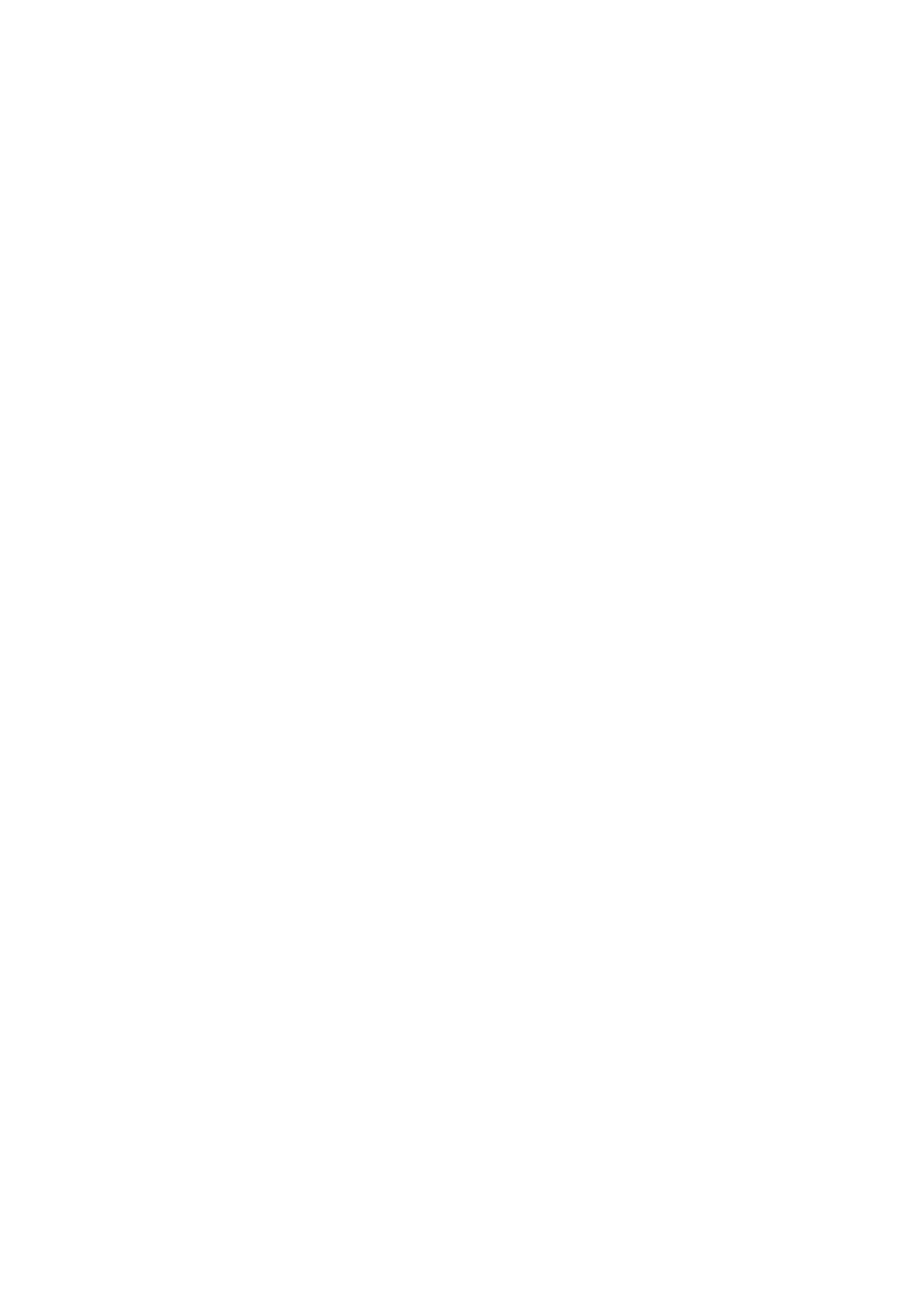### **9. Scientific and professional staff**

The table overleaf provides the unit costs for community-based allied health professionals (bands 4-8) and replaces the individual schema usually found in this section. See Preface for more information on changes to the presentation of our estimates. Each Agenda for Change (AFC) band can be matched to professionals using the AFC generic profiles: http://www.nhsemployers.org/your-workforce/pay-and-reward/pay/job-evaluation/national-job-profiles. Examples of roles by band are shown below and in more detail by job type in Chapter 18. Reference should also be made to the explanatory notes when interpreting the unit costs.

| Job titles by band |                                                                                                                                                                                                                                                                                                                        |  |  |  |
|--------------------|------------------------------------------------------------------------------------------------------------------------------------------------------------------------------------------------------------------------------------------------------------------------------------------------------------------------|--|--|--|
| <b>Band 2</b>      | Clinical support worker (Physiotherapy, Occupational therapy, Speech<br>and language therapy).                                                                                                                                                                                                                         |  |  |  |
| <b>Band 3</b>      | Clinical support worker (higher level) (Physiotherapy, Occupational<br>therapy, Speech and language therapy).                                                                                                                                                                                                          |  |  |  |
| <b>Band 4</b>      | Occupational therapy technician, Speech and language therapy<br>assistant/associate practitioner, Podiatry technician, Clinical<br>psychology assistant practitioner, Pharmacy technician.                                                                                                                             |  |  |  |
| <b>Band 5</b>      | Physiotherapist, Occupational therapist, Speech and language<br>therapist, Podiatrist, Clinical psychology assistant practitioner (higher<br>level), Counsellor (entry level).                                                                                                                                         |  |  |  |
| <b>Band 6</b>      | Physiotherapist specialist, Occupational therapist specialist, Speech<br>and language therapist specialist, Podiatrist specialist, Clinical<br>psychology trainee, Counsellor, Pharmacist, Arts therapist (entry level).                                                                                               |  |  |  |
| <b>Band 7</b>      | Physiotherapist (advanced), Specialist physiotherapist (Respiratory<br>problems), Specialist physiotherapist (Community), Physiotherapy<br>team manager, Speech and language therapist (advanced), Podiatrist<br>(advanced), Podiatry team manager, Clinical psychologist, Counsellor<br>(specialist), Arts therapist. |  |  |  |
| <b>Band 8a</b>     | Physiotherapist principal, Occupational therapist principal, Speech and<br>language therapist principal, Podiatrist principal.                                                                                                                                                                                         |  |  |  |
| <b>Band 8a-b</b>   | Physiotherapist consultant, Occupational therapist consultant, Clinical<br>psychologist principal, Speech and language therapist principal,<br>Podiatric consultant (surgery), Arts therapist principal.                                                                                                               |  |  |  |
| <b>Band 8a-c</b>   | Counsellor professional manager, Counsellor consultant, Consultant<br>speech and language therapist.                                                                                                                                                                                                                   |  |  |  |
| <b>Band 8c-d</b>   | Clinical psychologist consultant, Podiatric Consultant (surgery), Head of<br>arts therapies, Arts therapies consultant.                                                                                                                                                                                                |  |  |  |
| Band 8d-9          | Clinical psychologist consultant (Professional), Lead/head of<br>psychology services, Podiatric consultant (surgery) Head of Service.                                                                                                                                                                                  |  |  |  |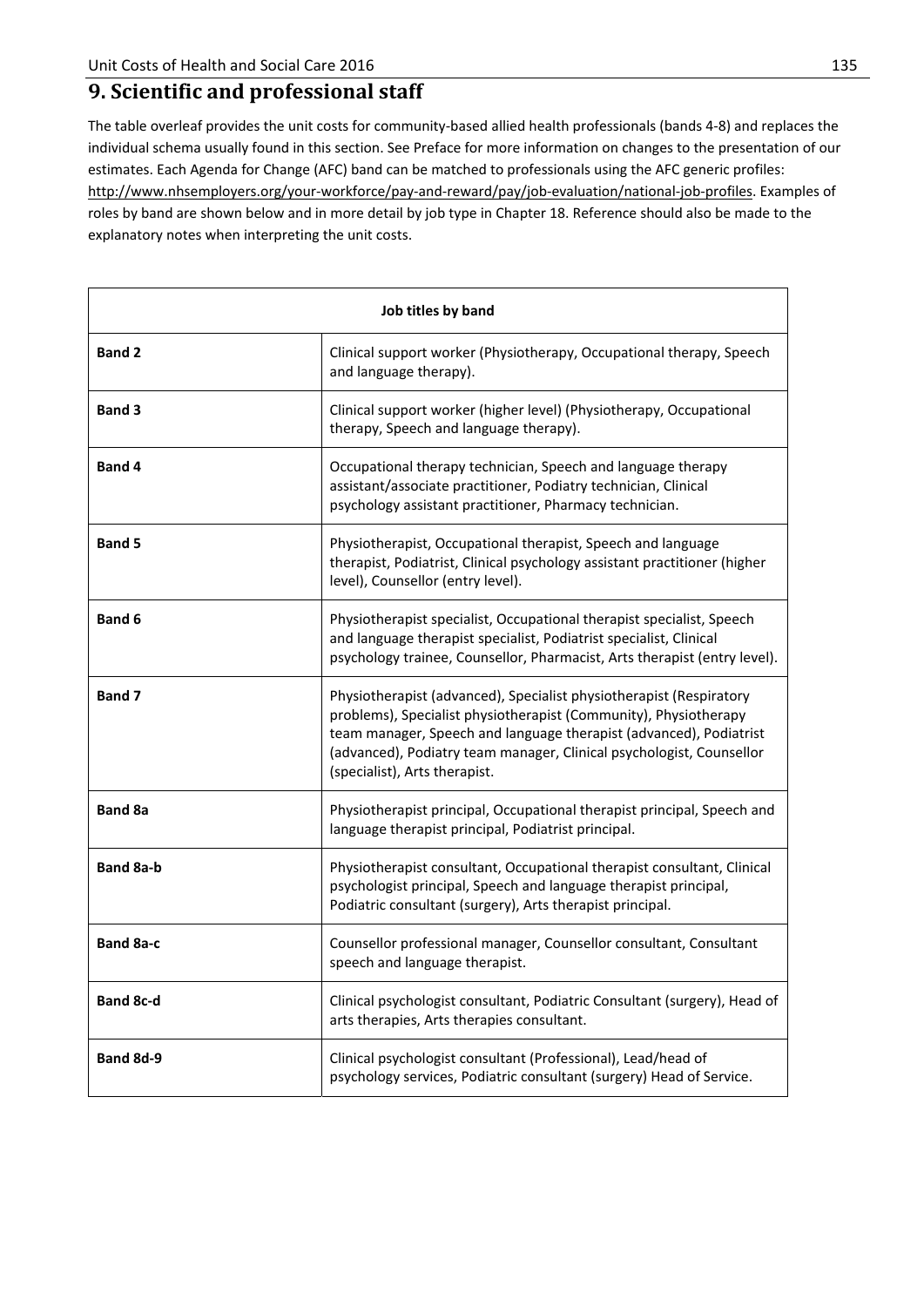# **9. Scientific and professional staff**

#### **A Wages/salary**

Based on the mean full-time equivalent basic salary for Agenda for Change bands 2-8b of the July 2015-June 2016 NHS staff earnings estimates for allied health professionals.<sup>1</sup> See NHS terms and conditions of service handbook for information on payment for unsocial hours.<sup>2</sup> See section V for further information on pay scales. The Electronic Staff Records (ESR) system shows that the mean basic salary for all physiotherapists is £33,175; hospital occupational therapists, £32,098; speech and language therapists, £33,483; dieticians, £33,030.

#### **B Salary oncosts**

Employer's national insurance is included plus 14 per cent of salary for employer's contribution to superannuation.

#### **C Qualification costs**

See section V for detailed information on qualifications for each category of scientific and professional staff. These have been calculated using the method described in Netten et al. (1998).<sup>3</sup> Current cost information has been provided by the Department of Health and Health Education England (HEE).4 To calculate the cost per hour including qualifications for each profession, the appropriate expected annual cost shown in chapter 19 should be divided by the number of working hours. This can then be added to the cost per working hour.

#### **D Overheads**

#### Taken from the 2013/14 financial accounts for 10 community trusts.

Management and other non-care staff costs are 24.5 per cent of direct care salary costs and include administration and estates staff. Non-staff costs are 38.2 per cent of direct care salary costs. They include costs to the provider for office, travel/transport, publishing, training courses and conferences, supplies and services (clinical and general), and utilities such as water, gas and electricity.

#### **E Capital overheads**

Based on the new-build and land requirements of NHS hospital facilities, but adjusted to reflect shared use of office space for administration, and recreational and changing facilities.<sup>5,6</sup> Capital costs have been annuitised over 60 years at a discount rate of 3.5 per cent, declining to 3 per cent after 30 years. Please note that, when calculating the costs for a community pharmacist, the capital cost provided should be replaced by £4,065.

#### **F Travel**

No information available on average mileage covered per visit. From July 2014, NHS reimbursement has been based on a single rate for the first 3,500 miles travelled of 56p per mile, and a reduced rate thereafter of 20p per mile, irrespective of the type of car or fuel used.<sup>7</sup>

#### **G Working time**

Working hours for each AFC band have been calculated by deducting sickness absence days as reported for NHS staff groups<sup>8</sup> and training/study days from 225 working days.

#### **H Ratio of direct to patient-related time**

See Preface for forthcoming information and previous editions for time spent on patient-related activities. See also section V for information on a PSSRU survey carried out in 2014/15 providing estimates of time use for community staff.

#### **I London multiplier and non-London multiplier**

Allows for the different costs associated with working in London/outside London.<sup>4,5,9</sup>

<sup>1</sup> NHS Digital (2016) NHS staff earnings estimates, 12-month period from July 2015 to June 2016 (not publicly available), NHS Digital, Leeds.

- 2 NHS Employers (2016) *NHS Terms and Conditions of Service Handbook (Agenda for Change)*, http://www.nhsemployers.org/your-workforce/pay-andreward/nhs-terms-and-conditions/nhs-terms-and-conditions-of-service-handbook. [accessed 17 October 2016] 3
- <sup>3</sup> Netten, A., Knight, J., Dennett, J., Cooley, R. & Slight, A. (1998) *Development of a ready reckoner for staff costs in the NHS*, Vols 1 & 2, Personal Social Services Research Unit, University of Kent, Canterbury.<br>4 Dersonal Communication with the Denartment of Health a
- <sup>4</sup> Personal Communication with the Department of Health and Health Education England (HEE), 2015.<br><sup>5</sup> Building Cost Information Service (2016) Surveys of tender prices. Boyal Institute of Chartered Survey
- <sup>5</sup> Building Cost Information Service (2016) *Surveys of tender prices*, Royal Institute of Chartered Surveyors, London
- Land costs researched for PSSRU by the Valuation Office Agency in 2013.
- 7 NHS Employers (2015) *Mileage allowances Section 17*, http://nhsemployers.org/your-workforce/pay-and-reward/nhs-terms-and-conditions/nhsterms-and-conditions-of-service-handbook/mileage-allowances [accessed 5 November 2015]. 8
- <sup>8</sup> NHS Digital (2016), *NHS sickness absence rates by staff group, April 2015-March 2016*, NHS Digital, Leeds. *http://content.digital.nhs.uk/article/2021/Website-*

*Search?productid=21447&q=annual+sickness+absence&sort=Relevance&size=10&page=1&area=both#top* [accessed 13 October 2016]. 9

 Monitor (2013) *A guide to the Market Forces Factor*, https://www.gov.uk/government/publications/guide-to-the-market-forces-factor-201415 [accessed 1 December 2015].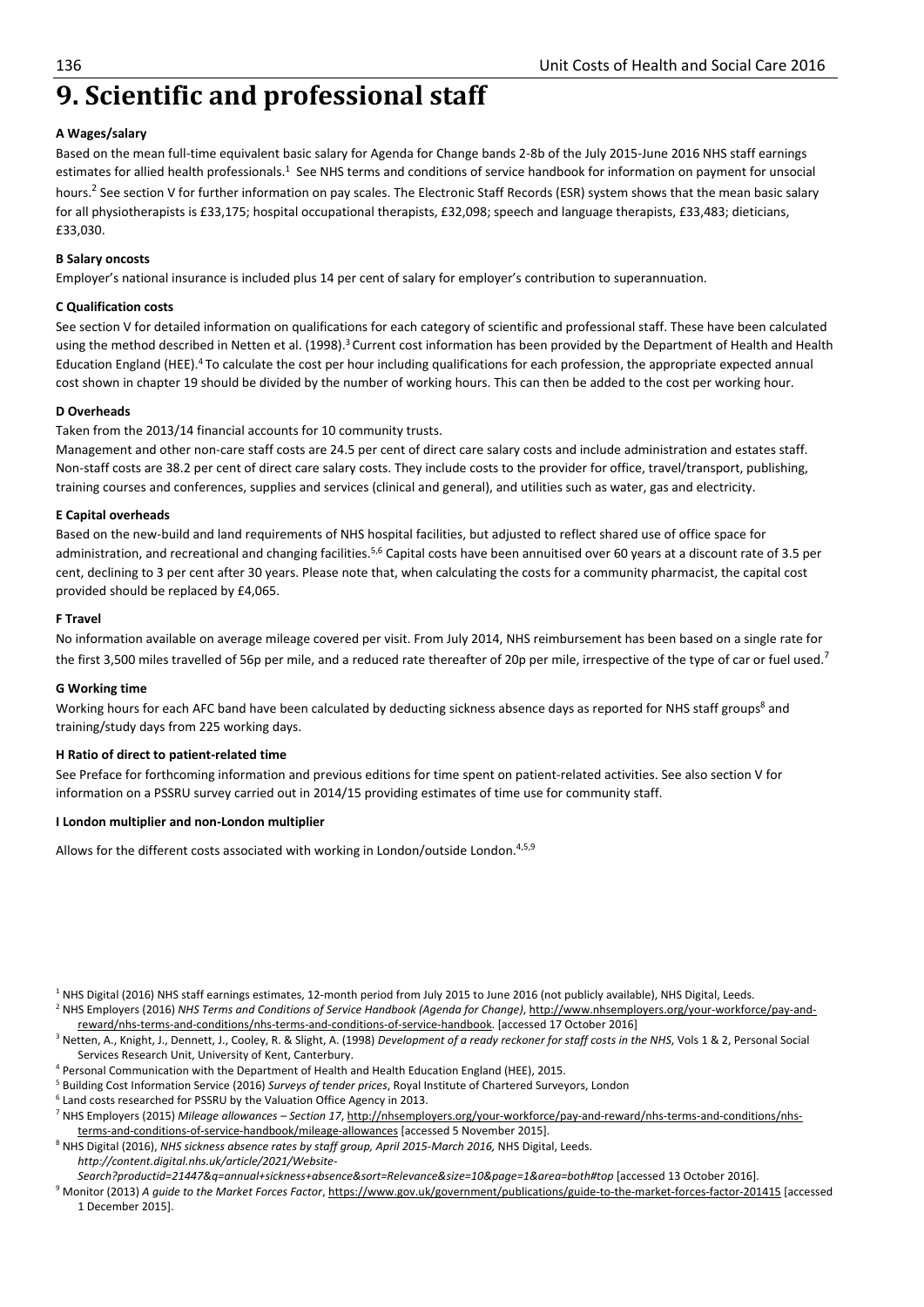# **9. Scientific and professional staff**

This table provides the annual and unit costs for community-based scientific and professional staff. See Preface for commentary, and notes facing for assistance in interpreting each cost item. See chapter 18 for examples of roles in each band.

| Refer to notes on facing                     |                                                                 |                                                                   |                                                                 |                                                                 |                                                                 |                                                                 |                                                                 |                                                                 |
|----------------------------------------------|-----------------------------------------------------------------|-------------------------------------------------------------------|-----------------------------------------------------------------|-----------------------------------------------------------------|-----------------------------------------------------------------|-----------------------------------------------------------------|-----------------------------------------------------------------|-----------------------------------------------------------------|
| page for references                          | <b>Band 2</b>                                                   | <b>Band 3</b>                                                     | Band 4                                                          | <b>Band 5</b>                                                   | Band 6                                                          | Band 7                                                          | Band 8a                                                         | <b>Band 8b</b>                                                  |
|                                              |                                                                 |                                                                   |                                                                 |                                                                 |                                                                 |                                                                 |                                                                 |                                                                 |
| A Wages/salary                               | £16,706                                                         | £18,640                                                           | £21,413                                                         | £23,319                                                         | £31,351                                                         | £38,786                                                         | £46,095                                                         | £55,295                                                         |
| <b>B Salary oncosts</b>                      | £3,532                                                          | £4,070                                                            | £4,841                                                          | £5,370                                                          | £7,603                                                          | £9,670                                                          | £11,702                                                         | £14,260                                                         |
| <b>C</b> Qualification                       | See note                                                        | See note                                                          | See note                                                        | See note                                                        | See note                                                        | See note                                                        | See note                                                        | See note                                                        |
| D Overheads                                  |                                                                 |                                                                   |                                                                 |                                                                 |                                                                 |                                                                 |                                                                 |                                                                 |
| Management, admin and<br>estates staff       | £4,958                                                          | £5,564                                                            | £6,432                                                          | £7,029                                                          | £9,544                                                          | £11,872                                                         | £14,160                                                         | £17,041                                                         |
| Non-staff                                    | £7,731                                                          | £8,675                                                            | £10,029                                                         | £10,960                                                         | £14,881                                                         | £18,510                                                         | £22,079                                                         | £26,570                                                         |
| <b>E Capital overheads</b>                   | £2,656                                                          | £2,656                                                            | £2,656                                                          | £4,583                                                          | £4,583                                                          | £4,583                                                          | £4,583                                                          | £4,583                                                          |
| <b>F</b> Travel                              | See note                                                        | See note                                                          | See note                                                        | See note                                                        | See note                                                        | See note                                                        | See note                                                        | See note                                                        |
| <b>G Working time</b>                        | 45.6 weeks<br>(1,569 hours) per<br>year, 37.5 hours<br>per week | 45.6 weeks<br>$(1,569$ hours) per<br>year, 37.5 hours<br>per week | 45.6 weeks (1,569<br>hours) per year,<br>37.5 hours per<br>week | 42.7 weeks (1,603<br>hours) per year,<br>37.5 hours per<br>week | 42.7 weeks (1,590<br>hours) per year,<br>37.5 hours per<br>week | 42.7 weeks (1,590<br>hours) per year,<br>37.5 hours per<br>week | 42.7 weeks (1,590<br>hours) per year,<br>37.5 hours per<br>week | 42.7 weeks (1,590<br>hours) per year,<br>37.5 hours per<br>week |
| <b>H</b> Ratio of direct to<br>indirect time |                                                                 |                                                                   |                                                                 |                                                                 |                                                                 |                                                                 |                                                                 |                                                                 |
| I London multiplier                          | $1.54 \times E$                                                 | $1.54 \times E$                                                   | $1.54 \times E$                                                 | $1.54 \times E$                                                 | $1.54 \times E$                                                 | $1.54 \times E$                                                 | $1.54 \times E$                                                 | $1.54 \times E$                                                 |
| Non-London multiplier                        | $0.97 \times E$                                                 | $0.97 \times E$                                                   | $0.97 \times E$                                                 | $0.97 \times E$                                                 | $0.97 \times E$                                                 | $0.97 \times E$                                                 | $0.97 \times E$                                                 | $0.97 \times E$                                                 |
| Unit costs available<br>2015/2016            |                                                                 |                                                                   |                                                                 |                                                                 |                                                                 |                                                                 |                                                                 |                                                                 |
| Cost per working hour                        | £23                                                             | £25                                                               | £30                                                             | £32                                                             | £42                                                             | £52                                                             | £62                                                             | £74                                                             |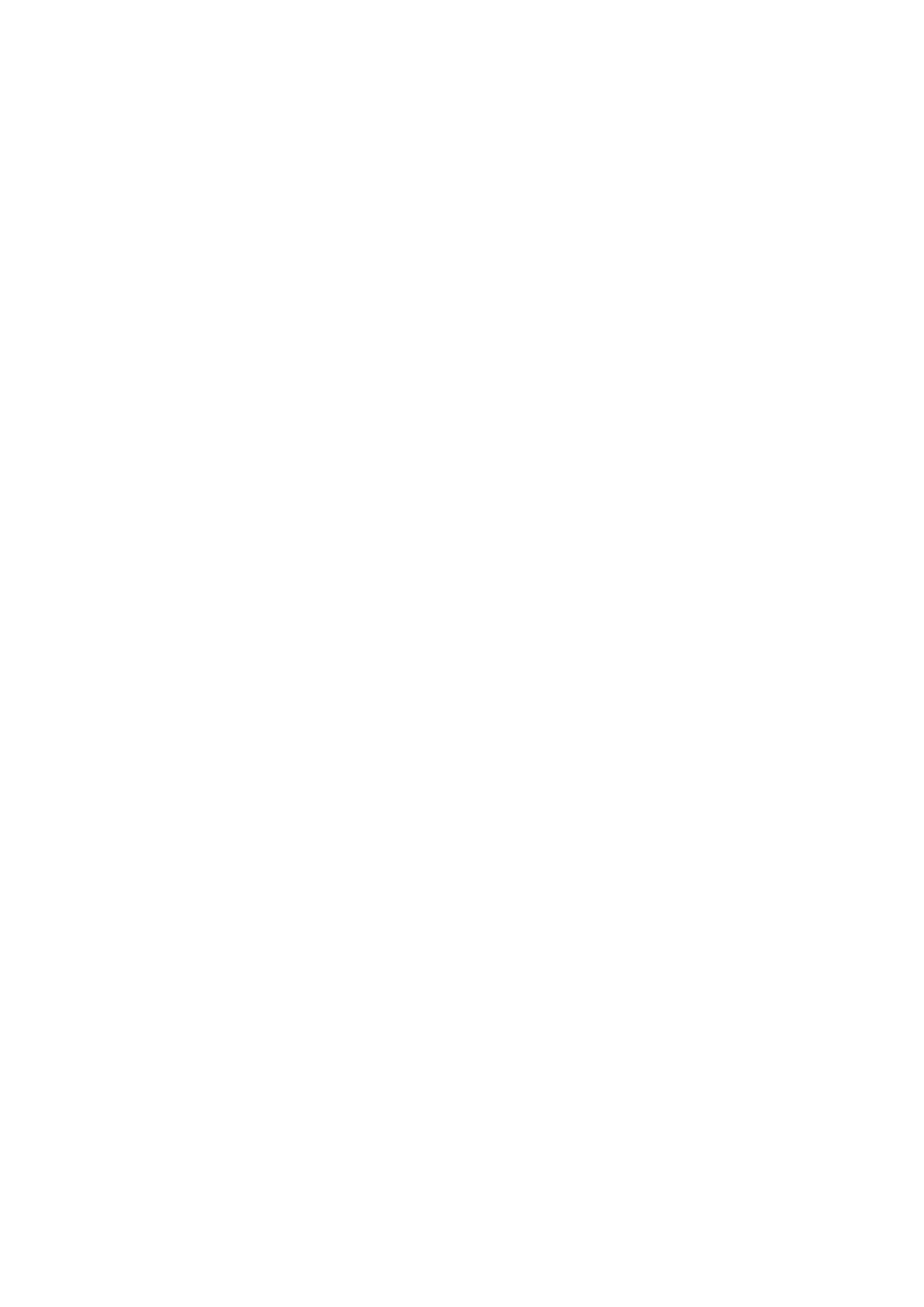# **10. Nurses, doctors and dentists**

- 10.1 Nurses
- 10.2 Nurse (GP practice)
- 10.3 General practitioner
- 10.4 Telephone triage GP-led and nurse-led
- 10.5 NHS dentist performer-only
- 10.6 Dentist providing-performer
- 10.7 NHS dental charges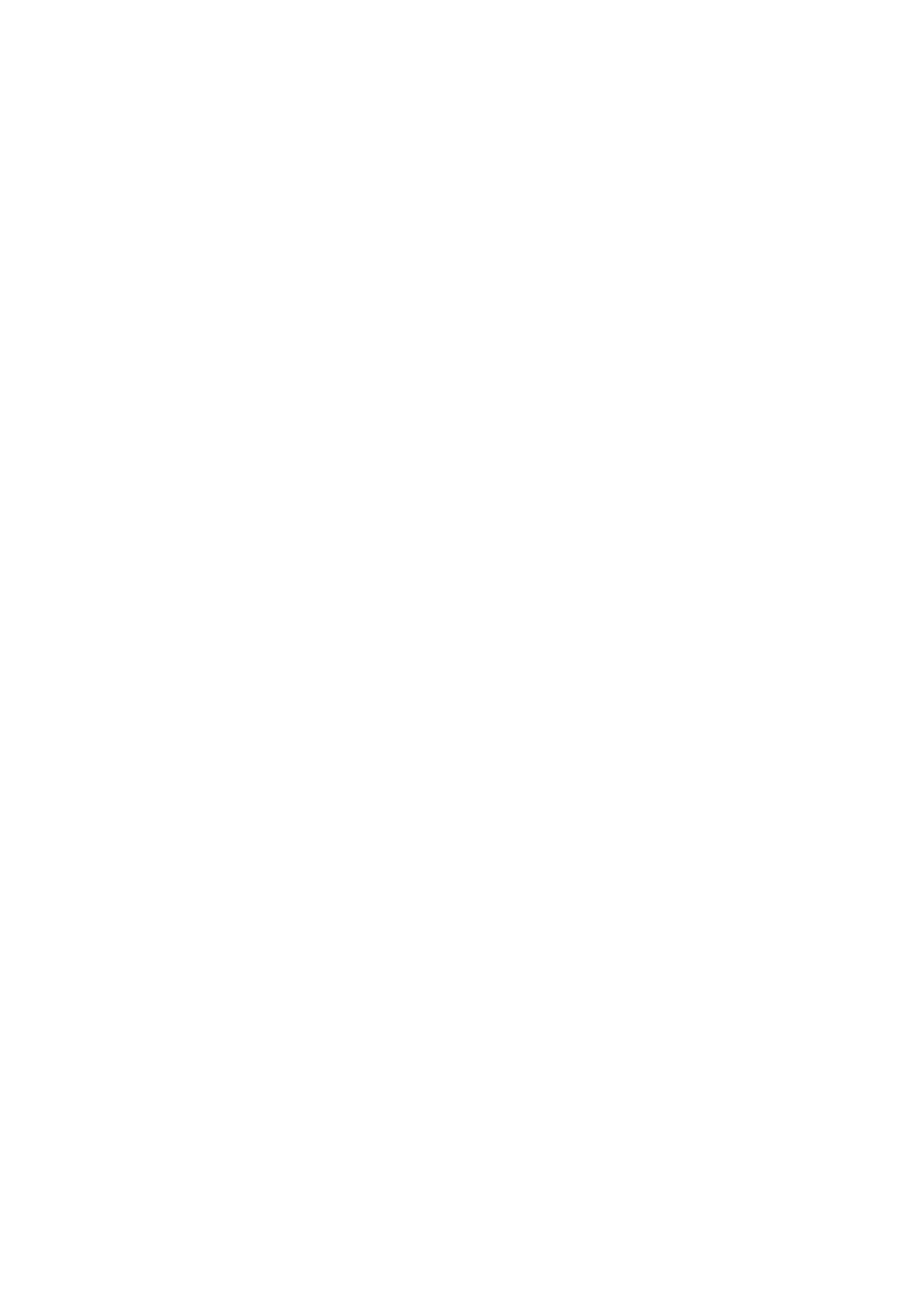# **10. Nurses**

#### **A. Wages/salary**

Based on the mean full-time equivalent basic salary for Agenda for Change band 2-8b of the July 2015-June 2016 NHS staff earnings estimates for nurses.<sup>1</sup> See NHS terms and conditions of service handbook for information on payment for unsocial hours.<sup>2</sup> The Electronic Staff Records (ESR) system shows that the mean basic salary for all community nurses is £31,902.<sup>1</sup> See section V for further information on pay scales.

#### **B. Salary oncosts**

Employer's national insurance is included, plus 14 per cent of salary for employer's contribution to superannuation.

#### **C. Qualifications**

Qualification costs have been calculated using the method described in Netten et al. (1998).<sup>3</sup> Current cost information has been provided by the Department of Health and Health Education England (HEE).<sup>4</sup> See table 19 for more details.

#### **D. Overheads**

Taken from the 2013/14 financial accounts for ten community trusts. See 2015 edition for more information.

Management and other non-care staff costs are 24.5 per cent of direct care salary costs and include administration and estates staff.

Non-staff costs are 38.2 per cent of direct care salary costs. They include costs to the provider for office, travel/transport, publishing, training courses and conferences, supplies and services (clinical and general), and utilities such as water, gas and electricity.

#### **E. Capital overheads**

Based on the new-build and land requirements of community health facilities, but adjusted to reflect shared use of both treatment and non-treatment space.<sup>5,6</sup> Capital costs have been annuitised over 60 years at a discount rate of 3.5 per cent, declining to 3 per cent after 30 years.

#### **F. Travel**

No information available on average mileage covered per visit. From July 2014, NHS reimbursement has been based on a single rate for the first 3,500 miles travelled of 56p per mile, and a reduced rate thereafter of 20p per mile, irrespective of the type of car or fuel used.<sup>7</sup>

#### **G. Working time**

Working hours for each AFC band have been calculated by deducting sickness absence days<sup>8</sup> as reported for NHS staff groups and training/study days from 225 working days.

#### **H. Ratio of direct to indirect time**

Based on a study by Ball & Philippou (2013),<sup>9</sup> community nurses spent 43 per cent of their time on direct care and a further 18 per cent of their time on care planning, assessment and coordination. Nineteen per cent of time was spent on administrative tasks, 5 per cent on management, 14 per cent travelling, with a further 1 per cent on other duties. See Ball & Philippou (2013)<sup>9</sup> for more detail and for information on other bands of nurses. Also see the McKinsey report, $10$  for comparative purposes.

<sup>1</sup> NHS Digital (2016) NHS staff earnings estimates, 12-month period from July 2015 to June 2016 (not publicly available), NHS Digital, Leeds.

2 NHS Employers (2016) *NHS Terms and Conditions of Service Handbook (Agenda for Change)*, http://www.nhsemployers.org/your-workforce/pay-andreward/nhs-terms-and-conditions/nhs-terms-and-conditions-of-service-handbook. [accessed 17 October 2016] 3

<sup>3</sup> Netten, A., Knight, J., Dennett, J., Cooley, R. & Slight, A. (1998) *Development of a ready reckoner for staff costs in the NHS, Vols 1 & 2*, Personal Social Services Research Unit, University of Kent, Canterbury.<br>4 Dersonal communication with the Denartment of Health a

- <sup>4</sup> Personal communication with the Department of Health and Health Education England (HEE), 2015.<br><sup>5</sup> Building Cost Information Service (2016) Surveys of tender prices. Boyal Institute of Chartered Survey
- <sup>5</sup> Building Cost Information Service (2016) *Surveys of tender prices*, Royal Institute of Chartered Surveyors, London.
- Land costs researched for PSSRU by the Valuation Office Agency in 2013.

7 NHS Employers (2015) *Mileage allowances – Section 17*, http://nhsemployers.org/your-workforce/pay-and-reward/nhs-terms-and-conditions/nhsterms-and-conditions-of-service-handbook/mileage-allowances [accessed 5 November 2015].

<sup>8</sup> NHS Digital, NHS sickness absence rates by staff group, April 2015-March 2016, http://content.digital.nhs.uk/article/2021/Website-

*Search?productid=21447&q=annual+sickness+absence&sort=Relevance&size=10&page=1&area=both#top* [accessed 13 October 2016]. 9 <sup>9</sup> Ball, J. & Philippou, J. with Pike, G. & Sethi, J., (2014) *Survey of district and community nurses in 2013*, Report to the Royal College of Nursing, King's

College London. 10Department of Health (2010) *Achieving world class productivity in the NHS, 2009/10-2013/14: The McKinsey Report,* Department of Health, London.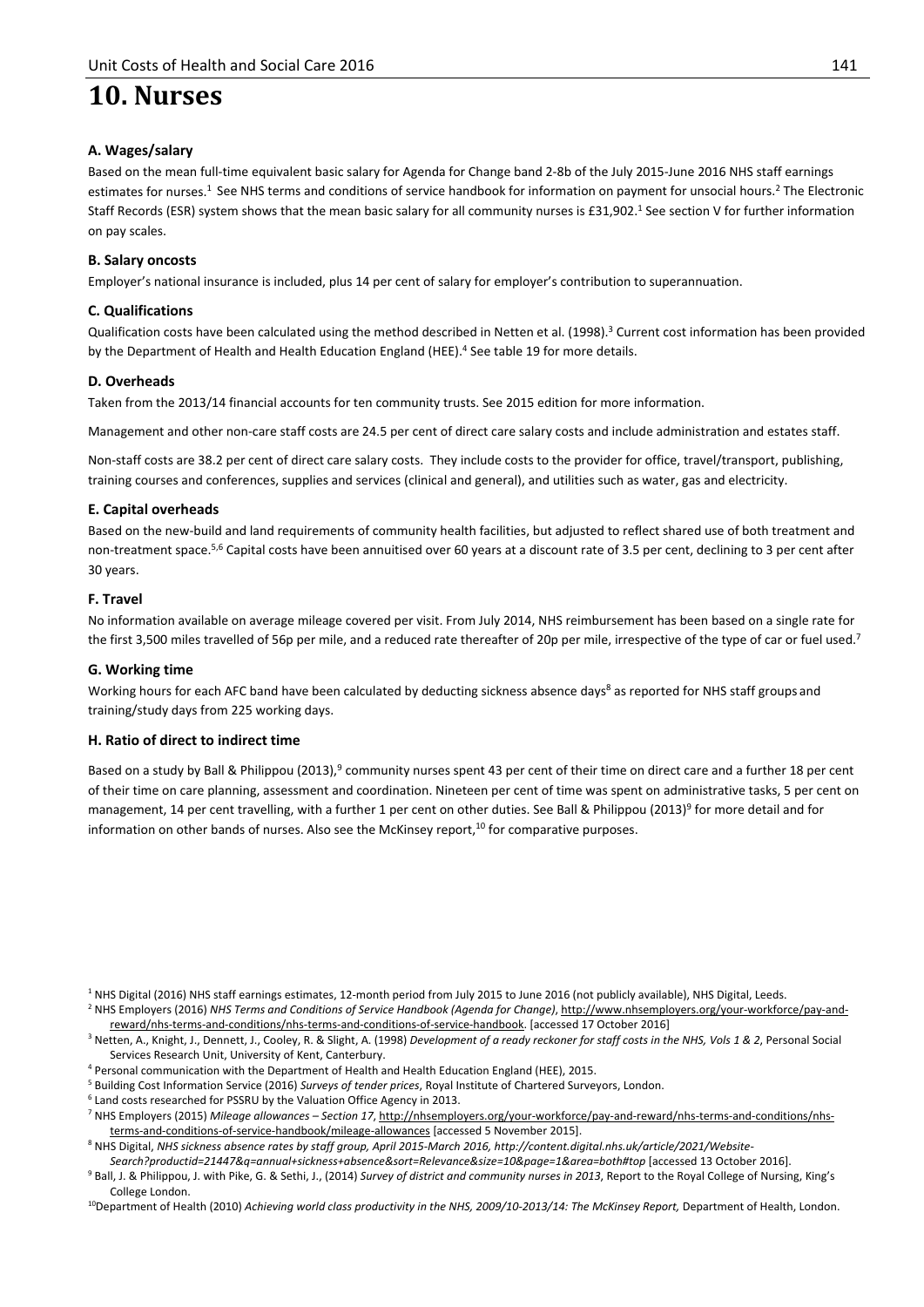# **10.1. Nurses**

This table provides the annual and unit costs for nurses. See Preface for commentary, and notes facing for assistance in interpreting each cost item. See chapter 18 for examples of roles in each band.

| Refer to notes on facing page for references | <b>Band 2</b>   | <b>Band 3</b>   | Band 4          | <b>Band 5</b>   | Band 6          | Band 7          | Band 8a         | <b>Band 8b</b>  |
|----------------------------------------------|-----------------|-----------------|-----------------|-----------------|-----------------|-----------------|-----------------|-----------------|
|                                              |                 |                 |                 |                 |                 |                 |                 |                 |
| A Wages/salary                               | £16,706         | £18,640         | £20,399         | £25,902         | £32,114         | £38,550         | £45,204         | £53,944         |
| <b>B Salary oncosts</b>                      | £3,532          | £4,070          | £4,559          | £6,088          | £7,815          | £9,605          | £11,455         | £13,884         |
| C Qualification                              | See note        | See note        | See note        | See note        | See note        | See note        | See note        | See note        |
| D Overheads                                  |                 |                 |                 |                 |                 |                 |                 |                 |
| Management, admin and estates staff          | £4,958          | £5,563          | £6,114          | £7,837          | £9,782          | £11,797         | £13,881         | £16,618         |
| Non-staff                                    | £7,731          | £8,675          | £9,534          | £12,220         | £15,253         | £18,395         | £21,644         | £25,911         |
| <b>E Capital overheads</b>                   | £1,269          | £1,269          | £1,269          | £3,889          | £3,889          | £3,889          | £3,889          | £3,889          |
| <b>F Travel</b>                              |                 |                 | See note        | See note        | See note        | See note        | See note        | See note        |
|                                              | 42.4 weeks      | 42.4 weeks      | 42.4 weeks      | 42.4 weeks      | 42.4 weeks      | 42.4 weeks      | 42.4 weeks      | 42.4 weeks      |
| <b>G Working time</b>                        | $(1,553$ hours) | $(1,553$ hours) | $(1,553$ hours) | $(1,573$ hours) | $(1,573$ hours) | $(1,573$ hours) | $(1,573$ hours) | $(1,573$ hours) |
|                                              | per year, 37.5  | per year, 37.5  | per year, 37.5  | per year, 37.5  | per year, 37.5  | per year, 37.5  | per year, 37.5  | per year, 37.5  |
|                                              | hours per       | hours per       | hours per       | hours per       | hours per       | hours per       | hours per       | hours per       |
|                                              | week            | week            | week            | week            | week            | week            | week            | week            |
| H Ratio of direct to indirect time           |                 |                 |                 |                 |                 |                 |                 |                 |
| I London multiplier                          | $1.55 \times E$ | $1.55 \times E$ | $1.55 \times E$ | $1.55 \times E$ | $1.55 \times E$ | $1.55 \times E$ | $1.55 \times E$ | $1.55 \times E$ |
| Non-London multiplier                        | $0.97 \times E$ | $0.97 \times E$ | $0.97 \times E$ | $0.97 \times E$ | $0.97 \times E$ | $0.97 \times E$ | $0.97 \times E$ | $0.97 \times E$ |
| Unit costs available 2015/2016               |                 |                 |                 |                 |                 |                 |                 |                 |
| Cost per working hour                        | £22             | £24             | £29             | £36             | £44             | £52             | £61             | £73             |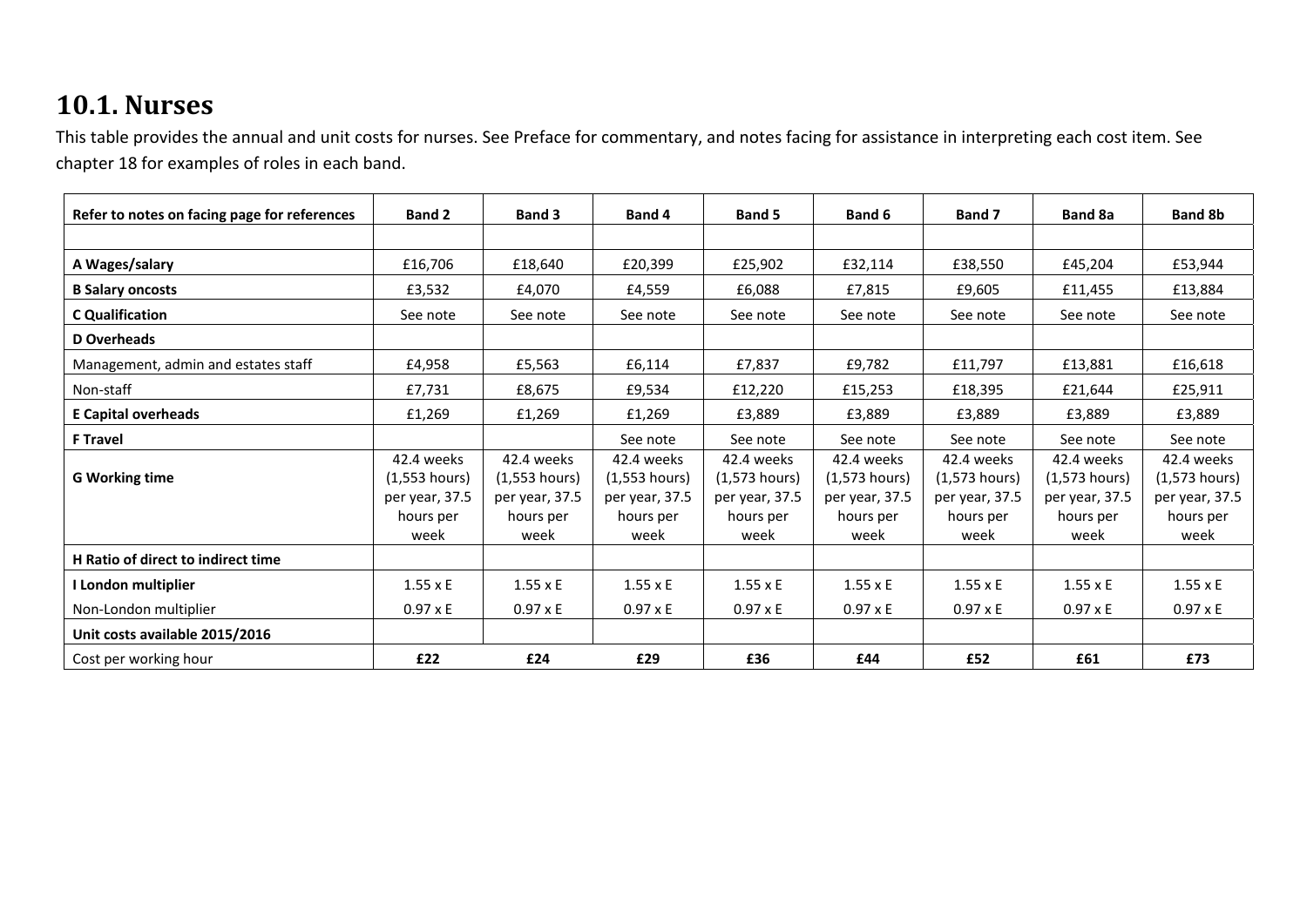### **10.2 Nurse (GP practice)**

| <b>Costs and unit estimation</b>                                                  | 2015/2016 value                                  | <b>Notes</b>                                                                                                                                                                                                                                                                                                                                       |
|-----------------------------------------------------------------------------------|--------------------------------------------------|----------------------------------------------------------------------------------------------------------------------------------------------------------------------------------------------------------------------------------------------------------------------------------------------------------------------------------------------------|
| A. Wages/salary                                                                   | £25,902 per year                                 | Based on the mean full-time equivalent basic salary for Agenda for Change band<br>5 of the July 2015-June 2016 NHS staff earnings estimates for nurses. <sup>1</sup> See NHS<br>terms and conditions of service handbook for information on payment for<br>unsocial hours. <sup>2</sup> See section V for further information on pay scales.       |
| <b>B. Salary oncosts</b>                                                          | £6,088 per year                                  | Employer's national insurance is included, plus 14 per cent of salary for<br>employer's contribution to superannuation.                                                                                                                                                                                                                            |
| C. Qualifications                                                                 | £11,251 per year                                 | Qualification costs have been calculated using the method described in Netten<br>et al. (1998). <sup>3</sup> Current cost information has been provided by the Department of<br>Health and Health Education England (HEE). <sup>4</sup> See table 19 for more details.                                                                             |
| D. Overheads                                                                      |                                                  | Taken from the 2013/14 financial accounts for 10 community trusts. See the<br>Preface of the 2015 edition for more information.                                                                                                                                                                                                                    |
| Management and<br>administration                                                  | £7,838 per year                                  | No information available on management and administrative overheads for<br>practice nurses. The same level of support has been assumed for practice nurses<br>as for other NHS staff (24.5 per cent of direct care salary costs).                                                                                                                  |
| Office, general business and<br>premises (including<br>advertising and promotion) | £12,752 per year                                 | No information available on overheads for a practice nurse. All information on<br>office and general business expenses is drawn from the GP earnings and<br>expenses report. <sup>5</sup> Office and general business, premises and other expenses<br>calculated as the ratio of practice nurse salary costs to all GP employees' salary<br>costs. |
| E. Capital overheads<br><b>Buildings</b>                                          | £3,862 per year                                  | Calculated as the ratio of GP practice nurse salary costs to net remuneration of<br>GP salary and based on new-build and land requirements for a GP practitioner's<br>suite and annuitised over 60 years at a discount rate of 3.5 per cent, declining to<br>3 per cent after 30 years. <sup>6, 7</sup>                                            |
| F. Travel                                                                         |                                                  | No information available on average mileage covered per visit. From July 2014,<br>NHS reimbursement has been based on a single rate for the first 3,500 miles<br>travelled of 56p per mile, and a reduced rate thereafter of 20p per mile,<br>irrespective of the type of car or fuel used. <sup>8</sup>                                           |
| Working time                                                                      | 41.7 weeks per<br>year<br>37.5 hours per<br>week | Unit costs are based on 1,573 hours per year: 225 working days minus sickness<br>absence <sup>9</sup> and training/study days as reported for all NHS staff groups.                                                                                                                                                                                |
| Ratio of direct to indirect<br>time on:<br>face-to-face contacts                  |                                                  | No current information available. See previous editions of this volume for<br>sources of information.                                                                                                                                                                                                                                              |
| Duration of contact                                                               |                                                  | No current information available. See previous editions of this volume for<br>sources of information.                                                                                                                                                                                                                                              |
| <b>Patient contacts</b>                                                           |                                                  | No current information available. See previous editions of this volume for<br>sources of information.                                                                                                                                                                                                                                              |
| London multiplier                                                                 |                                                  | Allows for the higher costs associated with London compared to the national<br>average cost. <sup>10</sup>                                                                                                                                                                                                                                         |
| Unit costs available 2014/2015 (costs including qualifications given in brackets) |                                                  |                                                                                                                                                                                                                                                                                                                                                    |
| £36 (£43) per hour.                                                               |                                                  |                                                                                                                                                                                                                                                                                                                                                    |

<sup>1</sup> NHS Digital (2016) NHS staff earnings estimates, 12-month period from July 2015 to June 2016 (not publicly available), NHS Digital, Leeds.

2 NHS Employers (2016) *NHS Terms and Conditions of Service Handbook (Agenda for Change)*, http://www.nhsemployers.org/your-workforce/pay-andreward/nhs-terms-and-conditions/nhs-terms-and-conditions-of-service-handbook. [accessed 17 October 2016] 3

<sup>3</sup> Netten, A., Knight, J., Dennett, J., Cooley, R. & Slight, A. (1998) *Development of a ready reckoner for staff costs in the NHS, Vols 1 & 2*, Personal Social Services Research Unit, University of Kent, Canterbury.<br><sup>4</sup> Personal communication with the Department of Health and Health Education England (HEE), 2014.

<sup>5</sup> Health & Social Care Information Centre (2015) *GP earnings and expenses 2013/14*, Information Centre, Leeds. http://data.gov.uk/dataset/gp-earningsand-expenses/ [accessed 22 September 2015].

<sup>6</sup> Building Cost Information Service (2016) *Surveys of tender prices*, Royal Institute of Chartered Surveyors, London.

Land costs researched for PSSRU by the Valuation Office Agency in 2013.

8 NHS Employers (2015) *Mileage allowances – Section 17*, http://nhsemployers.org/your-workforce/pay-and-reward/nhs-terms-and-conditions/nhsterms-and-conditions-of-service-handbook/mileage-allowances [accessed 5 November 2015].

<sup>9</sup> NHS Digital (2016), *NHS sickness absence rates by staff group, April 2015-March 2016*, NHS Digital, Leeds. *http://content.digital.nhs.uk/article/2021/Website-*

Search?productid=21447&q=annual+sickness+absence&sort=Relevance&size=10&page=1&area=both#top [accessed 13 October 2016].<br><sup>10</sup> Monitor (2013) A guide to the Market Forces Factor, https://www.gov.uk/government/publications/g [accessed 1 December 2015].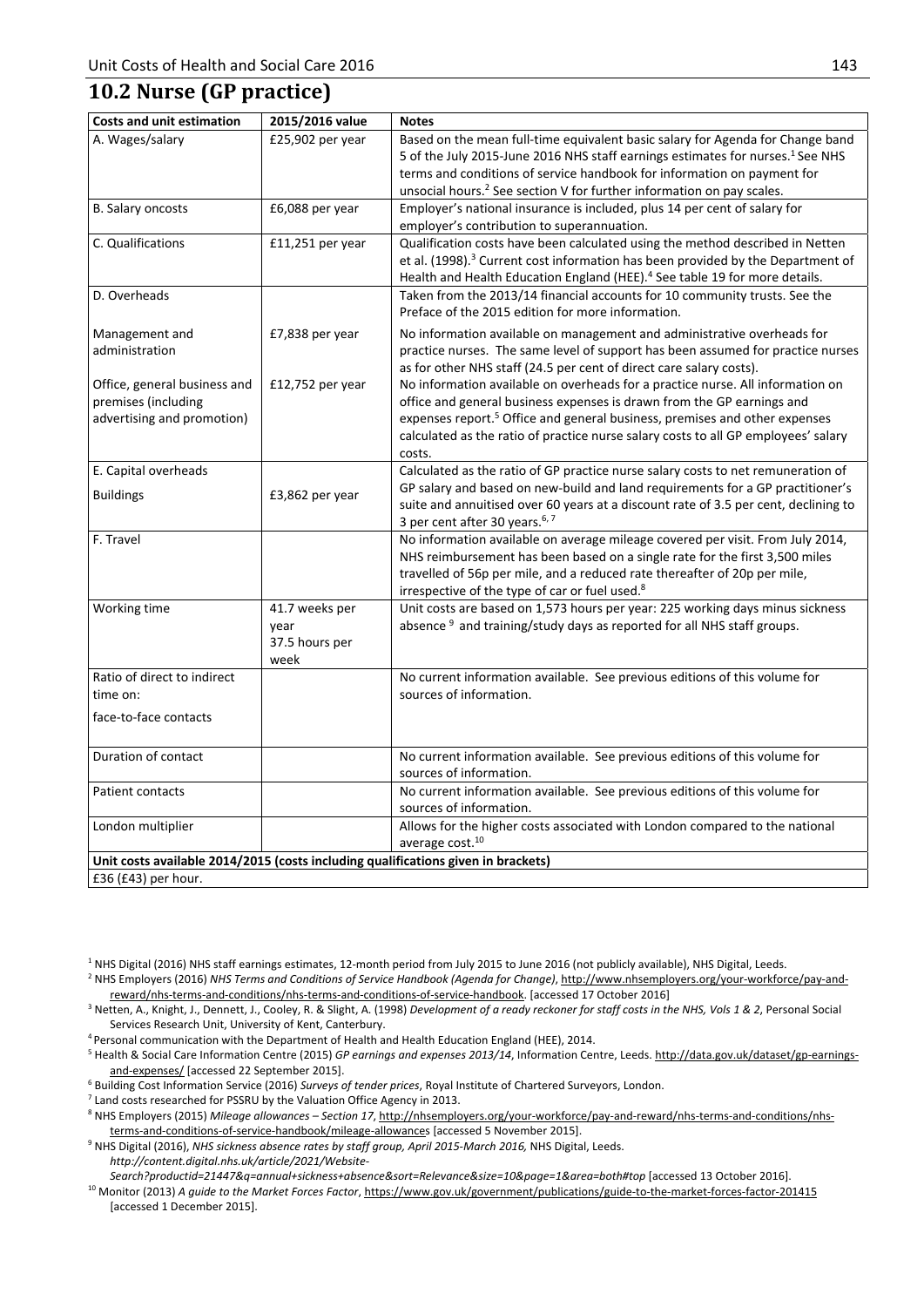## **10.3 General practitioner**

#### **10.3a General practitioner — cost elements**

| <b>Costs and unit estimation</b>                                                    | 2015/2016 value                          | Notes (for further clarification see Commentary)                                                                                                                                                                                                                                                                                                                                                                                                                          |
|-------------------------------------------------------------------------------------|------------------------------------------|---------------------------------------------------------------------------------------------------------------------------------------------------------------------------------------------------------------------------------------------------------------------------------------------------------------------------------------------------------------------------------------------------------------------------------------------------------------------------|
| A. Net remuneration                                                                 | £103,800 per year                        | Average income before tax for GPMS contractor GPs for England. <sup>1</sup>                                                                                                                                                                                                                                                                                                                                                                                               |
| B. Practice expenses:                                                               |                                          |                                                                                                                                                                                                                                                                                                                                                                                                                                                                           |
| Direct care staff<br>Administrative and clerical<br>staff                           | $£23,082$ per year<br>£37,673 per year   | Ninety one per cent of FTE equivalent practitioners (excluding GP registrars & GP<br>retainers) employed 0.58 FTE nurse (including practice nurses, advanced level<br>nurses and extended role and specialist nurses (includes salary and oncosts). <sup>2,3</sup><br>Each FTE equivalent practitioner (excluding GP registrars & GP retainers) employed<br>1.36 FTE administrative and clerical staff <sup>1,2</sup> (includes salary and oncosts).                      |
| Office & general business                                                           | £10,007 per year                         | All office & general business, premises and other expenses, including advertising,<br>promotion and entertainment, are based on expenditure taken from the GP                                                                                                                                                                                                                                                                                                             |
| Premises                                                                            | $£15,120$ per year                       | earnings and expenses report. <sup>1</sup> Each GP employs 3.02 members of staff (including                                                                                                                                                                                                                                                                                                                                                                               |
| Other: includes advertising,<br>promotion and<br>entertainment                      | £16,099 per year                         | practice nurses, other patient care staff, plus administrators and clerical staff). <sup>1,2</sup><br>Office & general business, premises, and other expenses calculated as the ratio of<br>GP salary costs to all GP employees salary costs.                                                                                                                                                                                                                             |
| Car and travel                                                                      | £1,200 per year                          | Based on information taken from the GP earnings and expenses report. <sup>1,2</sup>                                                                                                                                                                                                                                                                                                                                                                                       |
| C. Qualifications                                                                   | £41,188 per year                         | Qualification costs have been calculated using the method described in Netten et<br>al. (1998). <sup>4</sup> Current cost information has been provided by the Department of<br>Health and Health Education England (HEE). <sup>5</sup>                                                                                                                                                                                                                                   |
| D. Ongoing training                                                                 |                                          | No estimates available.                                                                                                                                                                                                                                                                                                                                                                                                                                                   |
| E. Capital costs:<br>Premises                                                       | £15,463 per year                         | Based on new-build and land requirements for a GP practitioner suite. Capital costs<br>have been annuitised over 60 years at a discount rate of 3.5 per cent, declining to 3<br>per cent after 30 years. <sup>6,7</sup>                                                                                                                                                                                                                                                   |
| Working time                                                                        | 42 weeks per year<br>41.4 hours per week | Based on information taken from the 8 <sup>th</sup> National GP Worklife Survey. <sup>8</sup><br>Respondents to this survey reported working an average of 41.4 hours per week<br>and a mean number of 7.2 sessions.                                                                                                                                                                                                                                                      |
| Ratio of direct to indirect<br>time:<br>face-to-face time (excludes<br>travel time) | 1:0.61                                   | Based on information taken from the 8 <sup>th</sup> National GP Worklife Survey, <sup>8</sup> direct<br>patient care (surgeries, clinics, telephone consultations & home visits) took 62 per<br>cent of a GP's time. Indirect patient care (referral letters, arranging admissions)<br>absorbed 19.7 per cent of time. General administration (practice management,<br>PCO meetings etc.) formed 8.4 per cent of time, 3.5 per cent was spent on external                 |
| Patient-related time                                                                | 1:0.22                                   | meetings with other activities (continuing education/development, research,<br>teaching etc.) taking 6.3 per cent of a GP's time. No information on the percentage<br>time allocated to out of surgery visits.                                                                                                                                                                                                                                                            |
| <b>Consultations:</b>                                                               |                                          |                                                                                                                                                                                                                                                                                                                                                                                                                                                                           |
| Surgery                                                                             | 9.22 minutes                             | Based on a study carried out by Hobbs et al. (2016) of 398 English general practices<br>(101.8 million consultations) between April 2007 and March 2014, <sup>9</sup> the mean<br>duration of a GP surgery consultation was 9.22 minutes. Based on research carried<br>out by Elmore et al. (2016) <sup>10</sup> in which 440 video-recorded consultations were<br>analysed from 13 primary care practices in England, the mean consultation length<br>was 10.22 minutes. |
| Unit costs for 2015/2016 are given in table 10.3b                                   |                                          |                                                                                                                                                                                                                                                                                                                                                                                                                                                                           |

<sup>1</sup> NHS Digital (2016) *GP earnings and expenses 2014/15*, NHS Digital, Leeds. <u>http://content.digital.nhs.uk/catalogue/PUB21314</u>[accessed 19 October 2016].<br><sup>2</sup> Health & Social Care Information Centre (2015) *General pract* <sup>2</sup> Health & Social Care Information Centre (2015) *General practice staff 2014*, Information Centre, Leeds.

<sup>3</sup> Based on personal correspondence with the Chairman of the East Midlands Regional Council, British Medical Association.

 Netten, A., Knight, J., Dennett, J., Cooley, R. & Slight, A. (1998) *Development of a ready reckoner for staff costs in the NHS, Vols 1 & 2*, Personal Social Services Research Unit, University of Kent, Canterbury.

 $5$  Personal communication with the Department of Health and Health Education England (HEE), 2015.

<sup>6</sup> Building Cost Information Service (2016) *Surveys of tender prices*, Royal Institute of Chartered Surveyors, London.<br><sup>7</sup> Land costs researched for PSSRU by the Valuation Office Agency in 2013.

8 Gibson, J., Checkland, K., Coleman, A., Hann, M., McCall, R., Spooner, S. & Sutton, M. (2015) *Eighth national GP worklife survey*, University of Manchester, Manchester. http://www.population-

health.manchester.ac.uk/healtheconomics/research/Reports/EighthNationalGPWorklifeSurveyreport/EighthNationalGPWorklifeSurveyreport.pdf.

[accessed 17 October 2016] 9 Hobbs, R. Bankhead, C. Mukhtar, T., Stevens, S. Perera-Salazar, R. Holt, T., & Salisbury, C. (2016) Clinical workload in UK primary care: a retrospective analysis of 100 million consultations in England, 2007-14, *The Lancet*, 387, 10035, 2323-2330.

http://www.sciencedirect.com/science/article/pii/S0140673616006206. [accessed 17 October 2016]<br><sup>10</sup> Elmore, N., Burt, J., Abel, G., Maratos, F., Montague, J., Campbell, J. & Roland, M. (2016) Investigating the relationship patient experience: a cross-sectional study in primary care, *British Journal of General Practice*, DOI: 10.3399/bjgp 16X687733.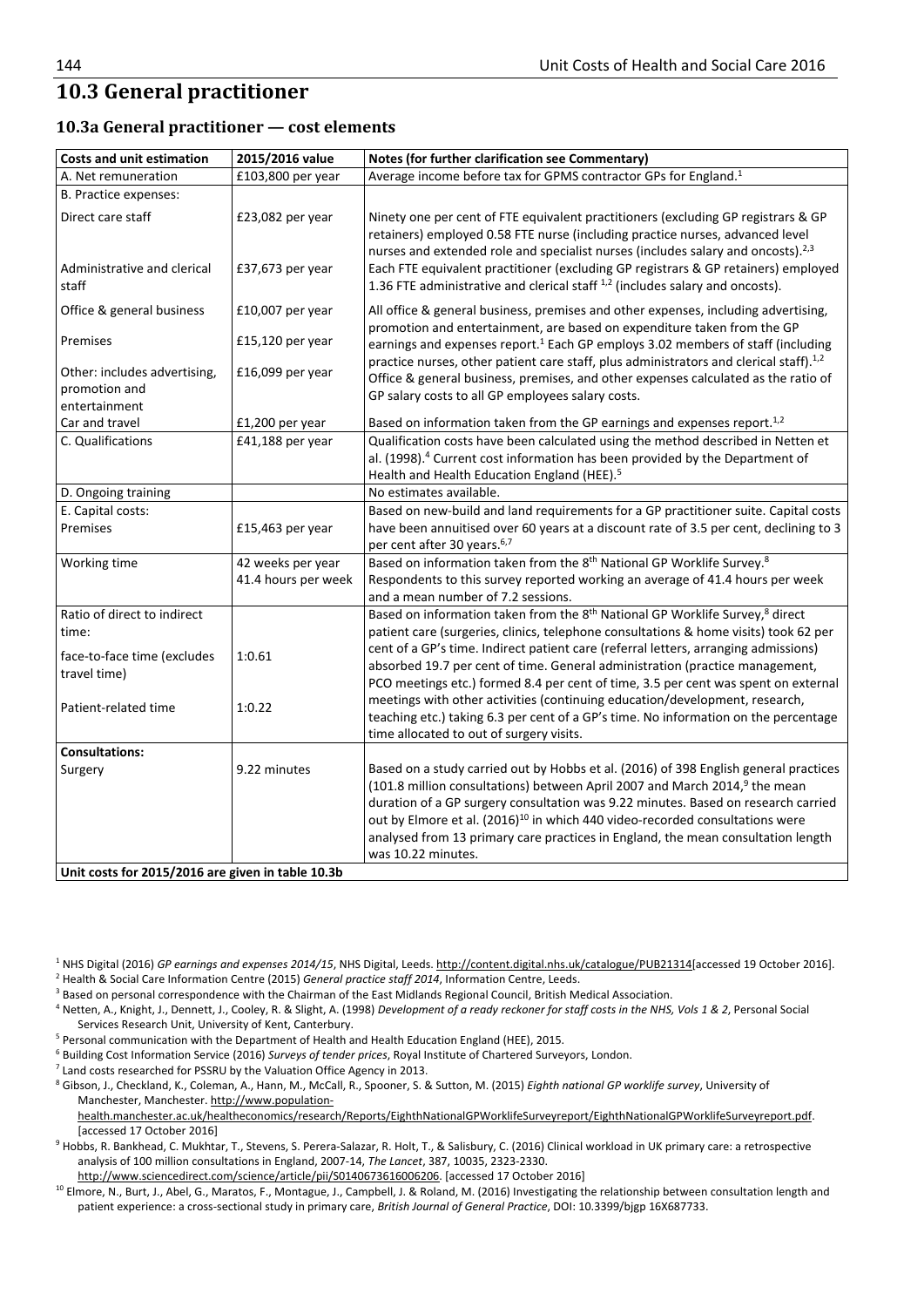#### **10.3b General practitioner — unit costs**

| Unit cost 2015/2016                        | Including direct care staff costs |               | <b>Excluding direct care staff costs</b> |                     |  |
|--------------------------------------------|-----------------------------------|---------------|------------------------------------------|---------------------|--|
|                                            | With qualification                | Without       | With qualification                       | Without             |  |
|                                            | costs                             | qualification | costs                                    | qualification costs |  |
|                                            |                                   | costs         |                                          |                     |  |
| Annual (including travel)                  | £263,897                          | £222,445      | £240,815                                 | £199,362            |  |
| Annual (excluding travel)                  | £252,697                          | £221,245      | £239,615                                 | £198,162            |  |
| Per hour of GMS activity <sup>1</sup>      | £147                              | £124          | £134                                     | £111                |  |
| Per hour of patient contact <sup>1</sup>   | £236                              | £199          | £216                                     | £179                |  |
| Per minute of patient contact <sup>1</sup> | £3.90                             | £3.30         | £3.60                                    | £3.00               |  |
| Per surgery consultation lasting           | £36                               | £31           | £33                                      | E27                 |  |
| 9.22 minutes $1$                           |                                   |               |                                          |                     |  |
| Per patient contact lasting 9.22           | £36                               | £31           | £33                                      | £27                 |  |
| minutes (including carbon                  |                                   |               |                                          |                     |  |
| emissions (5 KgCO2e) <sup>2</sup> (carbon  |                                   |               |                                          |                     |  |
| costs less than £1)                        |                                   |               |                                          |                     |  |
| Prescription costs per                     |                                   |               | £28 <sup>3</sup>                         |                     |  |
| consultation (net ingredient cost)         |                                   |               |                                          |                     |  |
| Prescription costs per                     |                                   |               | £26.70 $3$                               |                     |  |
| consultation (actual cost)                 | £27.00 $2,3$                      |               |                                          |                     |  |
| Actual cost including carbon               |                                   |               |                                          |                     |  |
| emissions (5 KgCO2e) <sup>2</sup>          |                                   |               |                                          |                     |  |

#### **10.3c General practitioner — commentary**

**General note about GP expenditure***.* NHS England, the Government, and the British Medical Association's General Practitioners Committee reached agreement on changes to the GP contract in England for 2016/17, which took effect from 1 April 2016: https://www.england.nhs.uk/2016/02/gp-contract-16-17/.

**Allowing for whole-time equivalence (FTE**). The NHS Health & Social Care Information Centre has estimated that the number of FTE practitioners (excluding GP registrars, GP retainers and locums) has reduced from 30,251 in 2014 (revised from 32,628) to 29,271 in 2015.<sup>4</sup> FTE practice staff included 15,398 practice nurses (includes specialist nurses, advanced level nurses, 9,149 direct patient care staff and 63,728 administrative and clerical.<sup>2</sup> Assuming that administrative and clerical staff are shared equally between GP practitioners and direct patient care staff (including practice nurses), each FTE practitioner employs 1.18 FTE administrative and clerical staff (63,728/53,818).

**Direct care staff***.* On average in 2016, approximately 91 per cent of FTE equivalent practitioners (excluding GP registrars & GP retainers)<sup>5</sup> employed 0.53 FTE nursing staff (15,398/29,271). All direct care staff have been costed at the same level as a band 6 GP practice nurse.

**Qualifications***.* The equivalent annual cost of pre-registration and post-graduate medical education. The investment in training has been annuitised over the expected working life of the doctor.<sup>6</sup> Post-graduate education costs have been calculated using information provided by the Department of Health and Health Education England.<sup>7</sup> This includes the cost of the two-year foundation programme, two years on a General Practice Vocational Training Scheme (GP-VTS) and a further year as a general practice registrar.<sup>8</sup>

<sup>1</sup> Excludes travel.

<sup>&</sup>lt;sup>2</sup> Costs provided by Imogen Tennison, Sustainable Development Unit. Costs are <£1 for carbon emissions per patient contact lasting 9.22 minutes. Contact: Imogen.tennison@nhs.net for more information.

<sup>&</sup>lt;sup>3</sup> Personal communication with the Prescribing and Primary Care Group at the HSCIC, 2016; and information on consultations: taken from the Royal College of General Practitioners (2014) *34m patients will fail to get appointment with a GP in 2014*.

http://www.rcgp.org.uk/news/2014/february/34m-patients-will-fail-to-get-appointment-with-a-gp-in-2014.aspx.[accessed 4 November 2015]<br>4 NHS Digital (2016) General Practice Trends in the UK to 201. NHS Digital Leeds, http:/ <sup>4</sup> NHS Digital (2016) *General Practice Trends in the UK to 201,* NHS Digital, Leeds. <u>http://content.digital.nhs.uk/catalogue/PUB20503</u>.<br><sup>5</sup> Based en nersonal cerrospondence with the Chairman of the East Midlands Beginna

<sup>&</sup>lt;sup>5</sup> Based on personal correspondence with the Chairman of the East Midlands Regional Council, British Medical Association (2015).

<sup>&</sup>lt;sup>6</sup> Netten, A., Knight, J., Dennett, J., Cooley, R. & Slight, A. (1998) *Development of a ready reckoner for staff costs in the NHS, Vols 1 & 2*, Personal Social Services Research Unit, University of Kent, Canterbury. 7

<sup>&</sup>lt;sup>7</sup> Personal communication with the Department of Health and Health Education England (HEE), 2015.

NHS Employers (2006) *Modernising medical careers: a new era in medical training*, NHS Employers, London.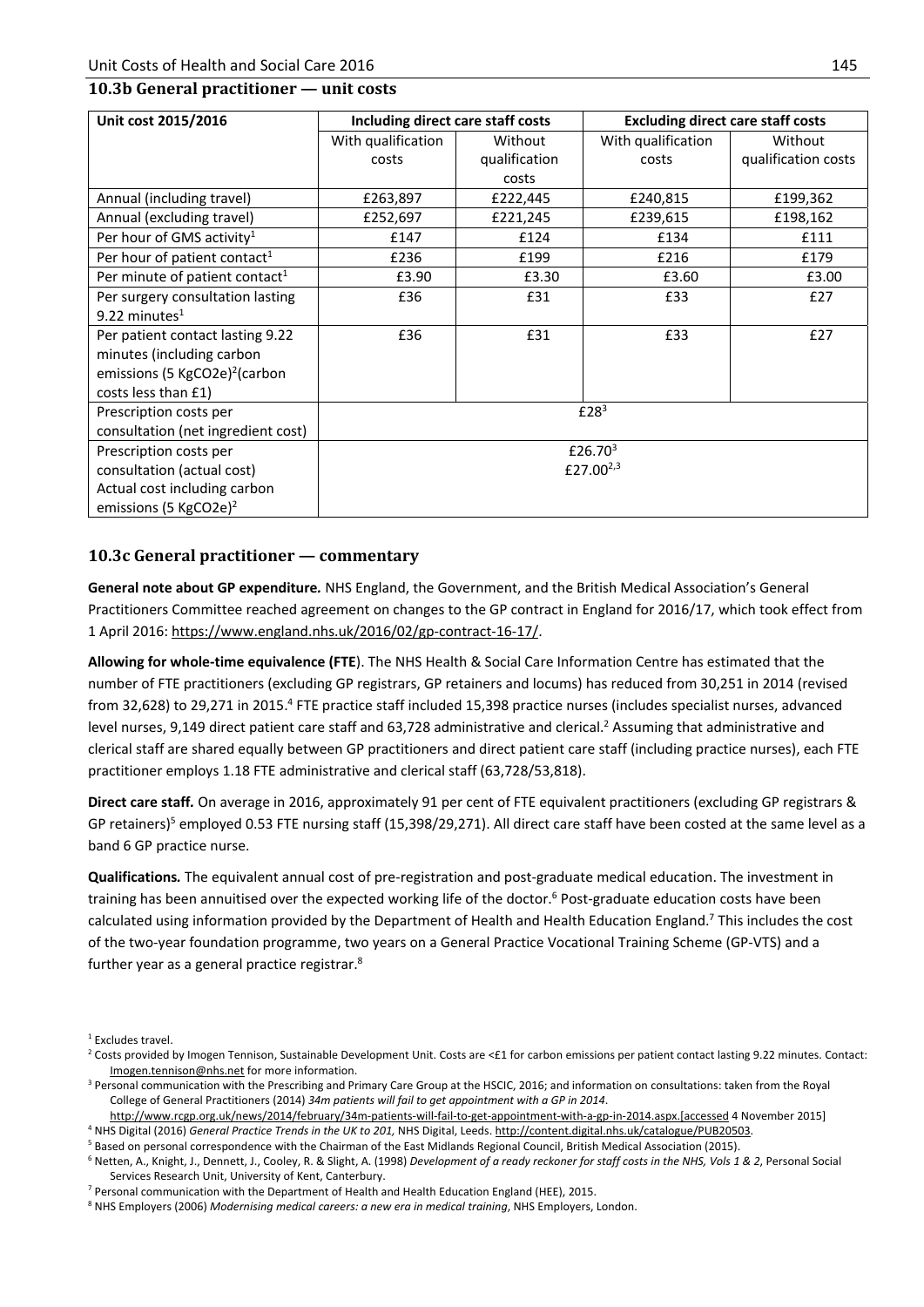**Environment costs.** The cost of carbon emissions from patient and staff travel, electricity and gas for the building, along with embedded emissions in the goods and services used to provide the appointment. The embedded carbon in pharmaceuticals prescribed is shown separately and accounts for half of GP emissions. A carbon price of £44 per tonne of carbon dioxide emission has been used to value these externalities in line with the mix of traded and non-traded emissions and HM Treasury Green Book https://www.gov.uk/government/publications/valuation-of-energy-use-and-greenhouse-gasemissions-for-appraisal.

**Prescription costs***.* Prescription costs per consultation are £28 (net ingredient cost (NIC)) and £26.70 (actual cost). NIC is the basic cost of the drug, while the actual cost is the NIC less the assumed average discount plus the container allowance (plus on-cost for appliance contractors). The NIC does not take account of dispensing costs, fees or prescription charges income. The prescription cost per consultation has been calculated by first dividing the number of prescriptions per GP by the number of consultations per GP  $(35,798/10,714)^{1,2}$  to give the number of prescriptions per GP consultation (2.86) and multiplying this by the actual cost per GP prescription (£8.00)<sup>8</sup> and the NIC per GP prescription (£8.20). The total NIC and actual cost of GP prescriptions were £9,026,066,193 and £8,385,203,756 respectively.

Activity. Hobbs and colleagues (2016)<sup>3</sup> carried out a retrospective analysis of GP and nurse consultations of non-temporary patients registered at 398 English general practices between April 2007 and March 2014. They used data from electronic health records routinely entered in the Clinical Practice Research Datalink, and linked CPRD data to national datasets. The dataset comprised 101,818,352 consultations and 20,626,297 person-years of observation. The mean duration of GP surgery consultations increased by 6.7%, from 8.65 minutes to 9.22 minutes during that time. Estimates in previous volumes using the 2006/07 UK general practice workload survey<sup>4</sup> were estimated by dividing the average length of sessions by the average number of patients seen, therefore including interruptions and time spent waiting for patients to arrive/leave the room.

1 Royal College of General Practitioners (2014) *34m patients will fail to get appointment with a GP in 2014*,

http://www.rcgp.org.uk/news/2014/february/34m-patients-will-fail-to-get-appointment-with-a-gp-in-2014.aspx. [accessed 4 November 2015] 2 <sup>2</sup> Personal communication with the Prescribing and Primary Care Group at NHS Digital, 2016

<sup>&</sup>lt;sup>3</sup> Hobbs, R. Bankhead, C. Mukhtar, T., Stevens, S. Perera-Salazar, R. Holt, T., & Salisbury, C. (2016) Clinical workload in UK primary care: a retrospective analysis of 100 million consultations in England, 2007-14, *The Lancet*, 387, 10035, 2323-2330. http://www.sciencedirect.com/science/article/pii/S0140673616006206.

Information Centre (2007) 2006/07 General Practice Workload Survey, Primary Care Statistics, Information Centre, Leeds.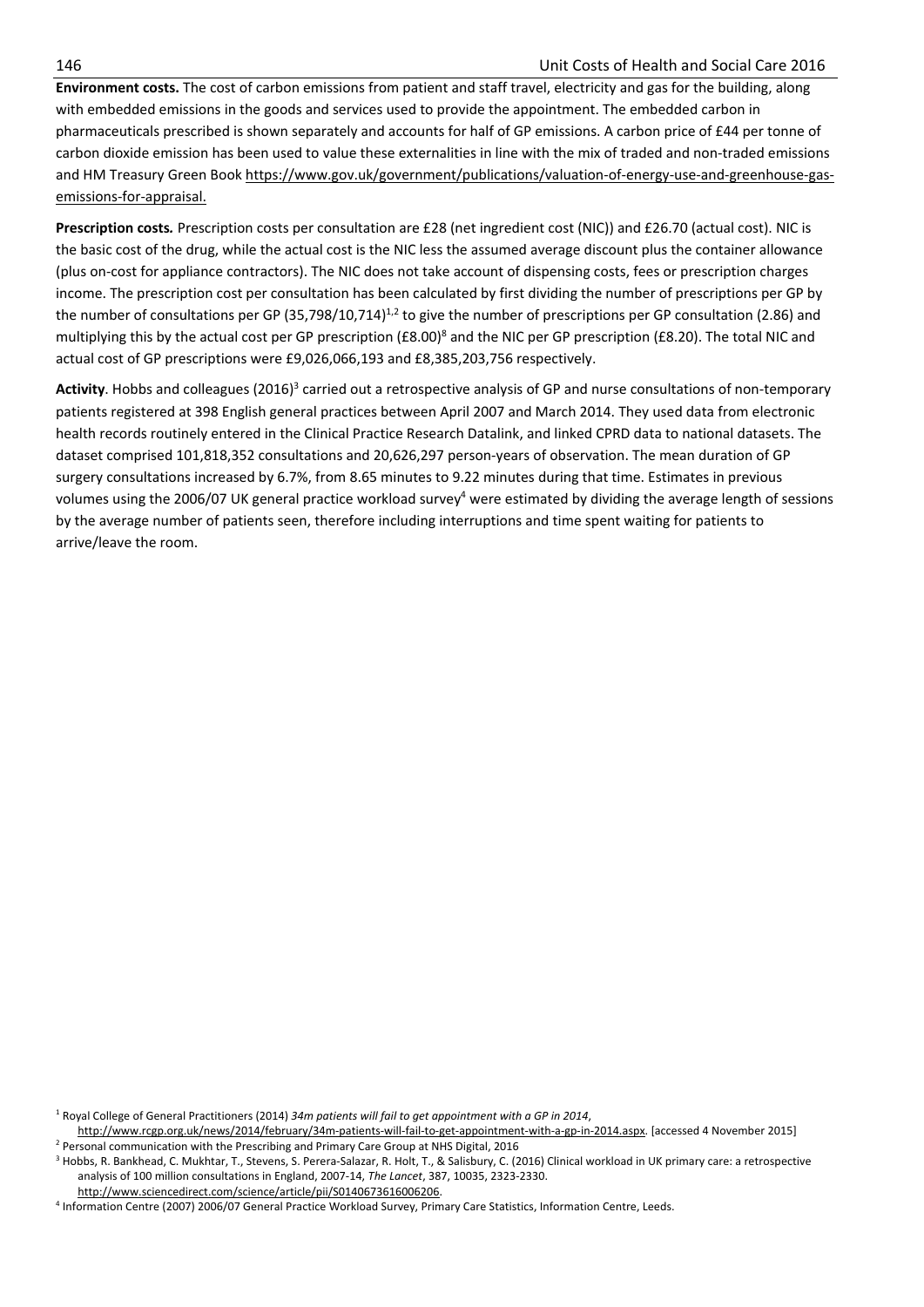### **10.4 Telephone triage – GP-led and nurse-led**

Telephone triage is increasingly used to manage workload in primary care. A study carried out between 1 March 2011 and 31 March 2013 by John Campbell & colleagues<sup>1,2</sup> aimed to assess the effectiveness and cost consequences of general practitioner GPled and nurse-led triage compared with usual care for requests for same-day appointments. Based on a review of 5,567 clinician contact forms for GP-led triage and 5,535 forms for nurse-led triage, the study found that mean clinician contact times for interventions were 4 minutes (SD 2.83) for GP triage and 6.56 minutes (SD 3.83) for nurse triage. Using national cost estimates (see schema 10.1 & 10.2), a detailed breakdown of the costs is provided below. Mean costs per intervention were £14.60 (including staff training) for GP-led triage and £7.90 (including staff training and computer decision support software) for nurseled triage.

| <b>Costs and unit estimation</b>                                                                              | <b>Nurse-led triage</b>                  | <b>Notes</b>                                                                                                         | <b>GP-led triage</b>                        | <b>Notes</b>                                                                                                                 |
|---------------------------------------------------------------------------------------------------------------|------------------------------------------|----------------------------------------------------------------------------------------------------------------------|---------------------------------------------|------------------------------------------------------------------------------------------------------------------------------|
|                                                                                                               | 2015/2016 value                          |                                                                                                                      | 2015/2016 value                             |                                                                                                                              |
| A. Wages/salary and oncosts                                                                                   | £31,828 per year                         | Based on the salary of<br>a GP practice nurse<br>(Agenda for Change<br>band 5) plus oncosts<br>(see 10.2)            | £103,800                                    | Average income<br>before tax. See 10.3.                                                                                      |
| <b>B.</b> Overheads                                                                                           |                                          |                                                                                                                      |                                             |                                                                                                                              |
| staff overheads                                                                                               | £7,838 per year                          | See schema 10.2                                                                                                      | £37,673                                     | See schema<br>10.3 (excludes a cost<br>for direct care staff)                                                                |
| non-staff                                                                                                     | £12,752 per year                         | See schema 10.2                                                                                                      | £42,427                                     |                                                                                                                              |
| C. Qualifications                                                                                             | £11,251 per year                         | See schema 10.2                                                                                                      | £41,452                                     | See schema 10.3                                                                                                              |
| D. Capital                                                                                                    | £3,858 per year                          | See schema 10.2                                                                                                      | £15,463                                     | See schema 10.3                                                                                                              |
| E. Other costs<br><b>Staff training</b><br>Computer decision support software $\vert$ £7,882 per year         | £5,690 per year                          | Taken from table 25 of<br>Campbell &<br>colleagues) $^2$ and<br>uprated using the<br>HCHS pay and prices<br>inflator | £3,170                                      | Taken from table 25<br>of Campbell &<br>colleagues) <sup>2</sup> and<br>uprated using the<br>HCHS pay and prices<br>inflator |
| Working time                                                                                                  | 42 weeks per year<br>37.5 hours per week | Based on 1,573 hours<br>per year                                                                                     | 44 weeks per year<br>41.7 hours per<br>week | Based on 1,800<br>hours per year                                                                                             |
| Ratio of direct to indirect time on:<br>face-to-face contact                                                  | 1:0.30                                   | See schema 10.2                                                                                                      | 1:0.61                                      | See schema 10.3                                                                                                              |
| Average time per intervention<br>(minutes)                                                                    | 6.56 (SD 3.83)                           | See table 23 of<br>Campbell &<br>colleagues) $2$                                                                     | 4 (SD 2.83)                                 | See table 23 of<br>Campbell &<br>$colleagues$ <sup>2</sup>                                                                   |
| Unit costs available 2014/15                                                                                  |                                          |                                                                                                                      |                                             |                                                                                                                              |
| Total annual costs excluding 'other<br>costs' (E) (including other costs)                                     | £67,689 (£81,261)                        |                                                                                                                      | £240,815<br>(E243,985)                      |                                                                                                                              |
| Cost per hour of face-to-face contact £56 (£72.70)<br>excluding 'other costs' (E) (including<br>set-up costs) |                                          |                                                                                                                      | £216 (£219)                                 |                                                                                                                              |
| Cost per intervention excluding<br>'other costs' (E) (including other<br>costs)                               | £6.10 (£7.90)                            |                                                                                                                      | £14.40 (£14.60)                             |                                                                                                                              |

<sup>&</sup>lt;sup>1</sup> Campbell, J., Fletcher, E., Britten, N., Green, C., Holt, T., Lattimer, V., Richards, D., Richards, S. Salisbury, C., Calitri, R., Bowyer, V., Chaplin, K., Kandiyali, R., Murdoch, J., Roscoe, J., Varley, A., Warren, F., & Taylor, R. (2014) Telephone triage for management of same-day consultation requests in general practice (the ESTEEM trial): a cluster-randomised controlled trial and cost-consequence analysis, *Lancet,*. Doi: 10.1016/S0140-6736(14)61058-8 [accessed 4 November 2015] 2 Campbell, J., Fletcher, E., Britten, N., Green, C., Holt, V., Lattimer, V., Richards, D., Richards, S., Salisbury, C., Taylor, R., Calitri, R., Bowyer, V., Chaplin, K.,

Kandiyali, R., Murdoch, J., Price, L., Roscoe, J., Varley, A. & Warren., F. (2015) The clinical effectiveness and cost-effectiveness of telephone triage for managing same-day consultation requests in general practice: a cluster randomised controlled trial comparing general practitioner-led management systems with usual care (the ESTEEN trial), *Health Technology Assessment*. DOI 10.3310/hta 19130.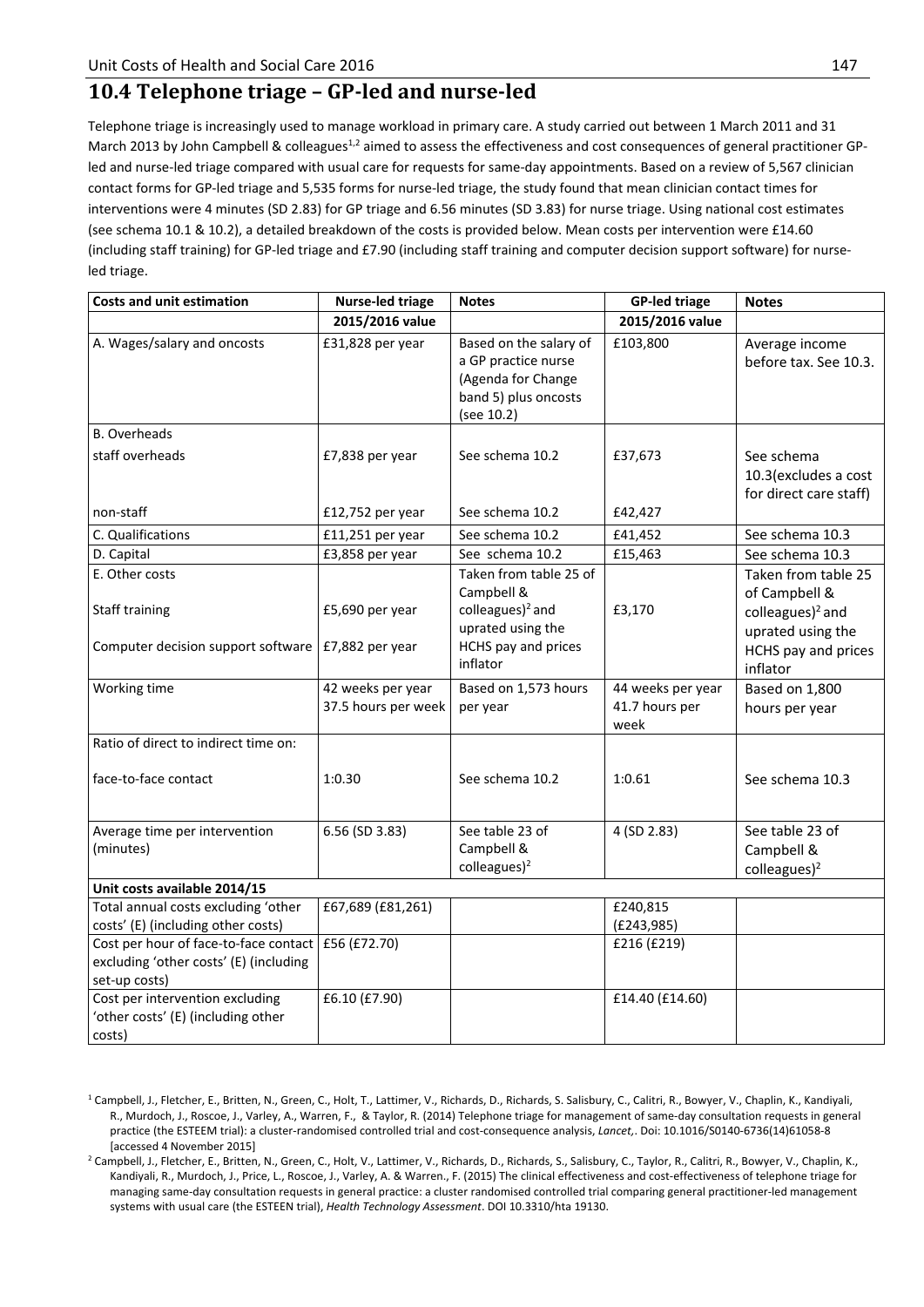### **10.5 NHS dentist – performer-only**

A performer-only dentist is a qualified dentist who works in a provider-performer practice (eg. a local dental practice). They are sometimes referred to as Associates.1 In 2015/16, there were 20,640 performer-only dentists in England.**<sup>2</sup>** In 2015, a survey of dentists carried out by PSSRU in collaboration with the General Dental Council provided information to estimate practice staff overheads and equipment used by dentists working all or some of the time with NHS patients. In total, responses were received from 260 practices with some or all NHS activity. See Preface of 2015 edition for more information. The costs below apply only to performer-only dentists with registered NHS activity. Dentists who performed only private dentistry have been excluded (n=50). Further work will take place in 2017 to explore expenditure by business type.

| <b>Costs and unit estimation</b>                | 2015/2016 value                                      | <b>Notes</b>                                                                                                                                                                                                                                                                                                                                                                                                                                                                                                   |  |
|-------------------------------------------------|------------------------------------------------------|----------------------------------------------------------------------------------------------------------------------------------------------------------------------------------------------------------------------------------------------------------------------------------------------------------------------------------------------------------------------------------------------------------------------------------------------------------------------------------------------------------------|--|
| A. Net remuneration                             | £59,900 per year                                     | This is the average taxable income (average gross earnings less average total<br>expenses) for self-employed primary care performer-only dentists in 2014/15.3 It<br>has not been possible to identify an inflator to provide estimated net remuneration<br>for 2015/16.                                                                                                                                                                                                                                       |  |
| B. Practice expenses:<br>Direct care staff      | £52,825 per year                                     | Salary expenditure is declared as an expense in the Dental Earnings and Expenses<br>report. <sup>2</sup> The PSSRU survey (see 2015 edition for survey information) found that on<br>average (median) each FTE dentist (carrying out some or all NHS activity) employs<br>1.30 of a dental nurse, 0.12 of a hygienist/dental therapist, 0.19 of a practice<br>manager (AFC band 6) and 0.42 of 'other' staff (AFC band 2) (e.g. receptionist,<br>dental technician, cleaner).                                  |  |
| Office and general business                     | £4,500 per year                                      | All office and general business, premises and other expenses including advertising<br>promotion and entertainment are based on expenditure taken from the Dental<br>Earnings and Expenses report. <sup>2</sup>                                                                                                                                                                                                                                                                                                 |  |
| Premises<br>Car and travel<br>Other             | £3,000 per year<br>£900 per year<br>£22,400 per year | 'Premises' includes insurance, repairs, maintenance, rent and utilities.<br>'Other' includes a variety of expenses, including laboratory costs, materials costs,                                                                                                                                                                                                                                                                                                                                               |  |
| C. Qualifications                               | No costs available                                   | advertising, promotion and entertainment costs.<br>See http://www.gdc-uk.org/Dentalprofessionals/Education/Pages/Dentist-<br>qualifications.aspx.                                                                                                                                                                                                                                                                                                                                                              |  |
| D. Ongoing training                             | No costs available                                   | At least 250 hours of CPD are required every five years. At least 75 of these hours<br>need to be 'verifiable' CPD. <sup>4</sup>                                                                                                                                                                                                                                                                                                                                                                               |  |
| E. Capital costs                                |                                                      | Assumed to be included as rent (see above).<br>Based on the new-build and land requirements of a dentist surgery, but adjusted to<br>reflect shared use of both treatment and non-treatment space, <sup>5</sup> annuitised capital<br>costs would be £7,692 per annum.                                                                                                                                                                                                                                         |  |
| F. Equipment costs                              | £5,283 per year                                      | Total equipment costs (e.g. dentist chairs, cabinetry and all dental technology) per<br>practice with all or some NHS activity was valued at £141,437 or £43,951 per FTE<br>dentist. Costs have been annuitised over ten years, the most frequently-cited<br>replacement time. For dentists providing NHS dentistry alone (sample=30),<br>equipment was valued at £65,409 per practice or £23,031 per FTE dentist (£2,769<br>when annuitised over ten years). (See 2015 edition for PSSRU survey information.) |  |
| Working time                                    | 42.9 weeks per year<br>36 hours per week.            | The average total number of weekly hours worked by performer-only dentists in<br>2013/14 was 6.6 The average total number of weekly NHS hours worked was 26.7.<br>On average, dentists took 5 days of sickness leave and 4.5 weeks annual leave. Unit<br>costs are based on 1,548 hours. <sup>6</sup>                                                                                                                                                                                                          |  |
| Ratio of direct to indirect time:               | 1:0.26                                               | Based on information taken from the 2014/15 Dental working hours survey,<br>performer-only dentists spent 79.2 per cent of their working time on clinical<br>activities. <sup>6</sup>                                                                                                                                                                                                                                                                                                                          |  |
| clinical time<br>Unit costs available 2015/2016 |                                                      |                                                                                                                                                                                                                                                                                                                                                                                                                                                                                                                |  |
|                                                 |                                                      | £96 per hour; £121 per hour of patient contact, £97 per hour (with 17 kgCO <sub>2</sub> e) <sup>7</sup> ; £122 per hour of patient contact (with 21 kgCO <sub>2</sub> e). <sup>7</sup>                                                                                                                                                                                                                                                                                                                         |  |

1 NHS Business Services Authority (2014) *NHS General Dental Practitioners* (GDS/PDS Providers and Performers),

http://www.nhsbsa.nhs.uk/Documents/Pensions/GDP\_Pensions\_Guide\_V3\_032014.pdf [accessed 30 November 2016].

- <sup>2</sup> NHS Digital (2016) *A guide to NHS dental publications*, http://content.digital.nhs.uk/catalogue/PUB21701/nhs-dent-stat-eng-15-16-rep.pdf [accessed 20
- October 2016). 3 NHS Digital (2016) *Dental earnings and expenses 2014/15*, *additional analysis*, http://content.digital.nhs.uk/catalogue/PUB21315/dent-earn-expe-2014-

15-addi-rep.pdf [accessed 24 November 2016]. 4 General Dental Council (2013) *Continuing professional development for dental professionals*, http://www.gdcuk.org/Dentalprofessionals/CPD/Documents/GDC%20CPD%20booklet.pdf [accessed 30 July 2014).

<sup>5</sup> Building Cost Information Service (2016) Surveys of tender prices, Royal Institute of Chartered Surveyors, London.

<sup>6</sup> NHS Digital (2016) *Dental working hours, 2014/15 & 2015/16, http://content.digital.nhs.uk/catalogue/PUB21316/dent-work-hour-1415-1516-rep.pdf* [accessed 20 October 2016].

<sup>7</sup> Costs provided by Imogen Tennison, Sustainable Development Unit. See Preface and contact Imogen.tennison@nhs.net for more information.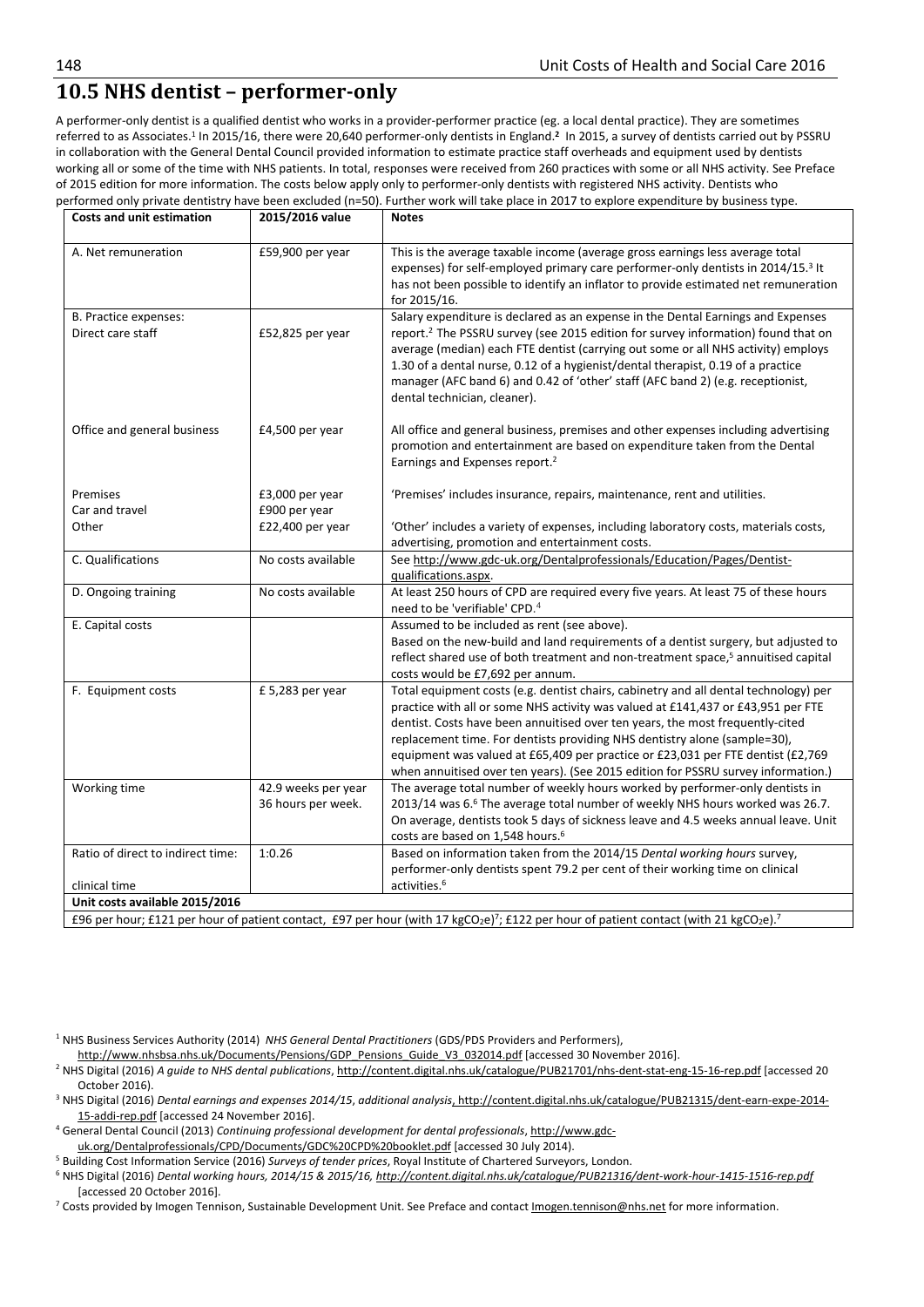### **10.6 Dentist – providing-performer**

The costs below relate to a providing-performer, which is a dentist who holds a General Dental Services contract and/or a Personal Dentist Services agreement with the NHS. They also act as a performer, delivering dental services themselves (see 10.5). In 2014/15, there were 3,449 providing-performer dentists in England. 1 In 2015, a survey of dentists carried out by PSSRU in collaboration with the General Dental Council provided information to estimate practice staff overheads and equipment used by dentists working all or some of the time with NHS patients. In total, responses were received from 260 practices with some or all NHS activity. The costs below apply only to providing-performer dentists with registered NHS activity. Dentists who performed only private dentistry have been excluded (n=50). Further work will take place in 2017 to explore expenditure by business type.

| <b>Costs and unit estimation</b>  | 2015/2016 value                    | <b>Notes</b>                                                                                                                                                                             |  |
|-----------------------------------|------------------------------------|------------------------------------------------------------------------------------------------------------------------------------------------------------------------------------------|--|
| A. Net remuneration               | £118,300 per year                  | This is the average taxable income of self-employed primary care providing-                                                                                                              |  |
|                                   |                                    | performer dentists in 2014/15. <sup>2</sup> It has not been possible to identify an inflator to                                                                                          |  |
|                                   |                                    | provide estimated net remuneration for 2015/16.                                                                                                                                          |  |
| B. Practice expenses:             |                                    |                                                                                                                                                                                          |  |
| Direct care staff                 | $£52,825$ per year                 | As salary expenses for performer-only dentists are declared as an expense by                                                                                                             |  |
|                                   |                                    | Providing-Performer dentists, <sup>3</sup> to avoid double counting, employee expenses have                                                                                              |  |
|                                   |                                    | been calculated using the PSSRU survey (see 2015 edition for survey information).<br>This found that on average (median) each FTE dentist (carrying out some or all NHS                  |  |
|                                   |                                    | activity) employs 1.30 of a dental nurse, 0.12 of a hygienist/dental therapist, 0.19 of                                                                                                  |  |
|                                   |                                    | a practice manager (AFC band 6) and 0.42 of 'other' staff (AFC band 2) (e.g.                                                                                                             |  |
|                                   |                                    | receptionist, dental technician, cleaner).                                                                                                                                               |  |
|                                   |                                    |                                                                                                                                                                                          |  |
| Office and general business       | £7,103 per year                    | All office and general business, premises and other expenses including advertising                                                                                                       |  |
|                                   |                                    | promotion and entertainment are based on expenditure taken from the Dental                                                                                                               |  |
|                                   |                                    | Earnings and Expenses report <sup>2</sup> and adjusted to take account of the number of                                                                                                  |  |
|                                   |                                    | dentists per practice (2.9)                                                                                                                                                              |  |
| Premises                          |                                    |                                                                                                                                                                                          |  |
| Car and travel                    | £7,828 per year<br>£1,900 per year | 'Premises' includes insurance, repairs, maintenance, rent and utilities.                                                                                                                 |  |
| Other                             | £44,379 per year                   | 'Other' includes a variety of expenses, including laboratory costs, materials costs,                                                                                                     |  |
|                                   |                                    | advertising, promotion and entertainment costs.                                                                                                                                          |  |
| C. Qualifications                 | No costs available                 | See http://www.gdc-uk.org/Dentalprofessionals/Education/Pages/Dentist-                                                                                                                   |  |
|                                   |                                    | qualifications.aspx.                                                                                                                                                                     |  |
| D. Ongoing training               | No costs available                 | At least 250 hours of CPD are required every five years. At least 75 of these hours                                                                                                      |  |
|                                   |                                    | need to be 'verifiable' CPD. <sup>4</sup>                                                                                                                                                |  |
| E. Capital costs                  |                                    | Assumed to be included as rent (see above).                                                                                                                                              |  |
|                                   |                                    | Based on the new-build and land requirements of a dentist surgery, but adjusted to                                                                                                       |  |
|                                   |                                    | reflect shared use of both treatment and non-treatment space, <sup>5</sup> annuitised capital                                                                                            |  |
|                                   |                                    | costs would be £7,692 per annum.                                                                                                                                                         |  |
| F. Equipment costs                | $£$ 5,283 per year                 | Total equipment costs (e.g. dentist chairs, cabinetry and all dental technology) per<br>practice with all or some NHS activity was valued at £141,437 or £43,951 per FTE                 |  |
|                                   |                                    | dentist. Costs have been annuitised over ten years, the most frequently-cited                                                                                                            |  |
|                                   |                                    | replacement time. For dentists providing NHS dentistry alone (sample=30),                                                                                                                |  |
|                                   |                                    | equipment was valued at £65,409 per practice or £23,031 per FTE dentist (£2,769                                                                                                          |  |
|                                   |                                    | when annuitised over ten years). (See 2015 edition for PSSRU survey information.)                                                                                                        |  |
| Working time                      | 43 weeks per year                  | The average total number of weekly hours worked by providing-performer dentists                                                                                                          |  |
|                                   | 41.4 hours per week.               | in 2014/15 was 41.4, with 25.6 hours devoted to NHS work.7 On average dentists                                                                                                           |  |
|                                   |                                    | took 4.9 days of sickness leave and 4.4 weeks annual leave. Unit costs are based on                                                                                                      |  |
|                                   |                                    | 1,781 hours. <sup>7</sup>                                                                                                                                                                |  |
| Ratio of direct to indirect time: | 1:0.38                             | Based on information taken from the 2014/15 Dental working hours survey, <sup>6</sup>                                                                                                    |  |
| Clinical time                     |                                    | providing-performer dentists spent 72.4 per cent of their working time on clinical<br>activities.                                                                                        |  |
| Unit costs available 2015/2016    |                                    |                                                                                                                                                                                          |  |
|                                   |                                    | £133 per hour; £184 per hour of patient contact; £134 per hour (with 19 kgCO <sub>2</sub> e) <sup>7</sup> ; £185 per hour of patient contact (with 27 kgCO <sub>2</sub> e). <sup>7</sup> |  |
|                                   |                                    |                                                                                                                                                                                          |  |

1 NHS Digital (2016) *A guide to NHS dental publications*, http://content.digital.nhs.uk/catalogue/PUB21701/nhs-dent-stat-eng-15-16-rep.pdf [accessed 20

- October 2016). 2 NHS Digital (2016) *Dental earnings and expenses 2014/15*, *additional analysis*, http://content.digital.nhs.uk/catalogue/PUB21315/dent-earn-expe-2014-
- 15-addi-rep.pdf [accessed 24 November 2016]. 3 NHS Digital (2016, p.11) *Dental earnings and expenses 2014/15, initial analysis*, https://www.gov.uk/government/statistics/dental-earnings-and-
- expenses-2014-to-2015-initial-analysis [accessed 24 November 2016]. 4 General Dental Council (2013) *Continuing professional development for dental professionals*, http://www.gdc-
- uk.org/Dentalprofessionals/CPD/Documents/GDC%20CPD%20booklet.pdf [accessed 30 July 2014).
- <sup>5</sup> Building Cost Information Service (2016) *Surveys of tender prices*, Royal Institute of Chartered Surveyors, London.

<sup>6</sup> NHS Digital (2016) *Dental working hours, 2014/15 & 2015/16, http://content.digital.nhs.uk/catalogue/PUB21316/dent-work-hour-1415-1516-rep.pdf* [accessed 20 October 2016].

<sup>7</sup> Costs provided by Imogen Tennison, Sustainable Development Unit. See Preface and contact Imogen.tennison@nhs.net for more information.